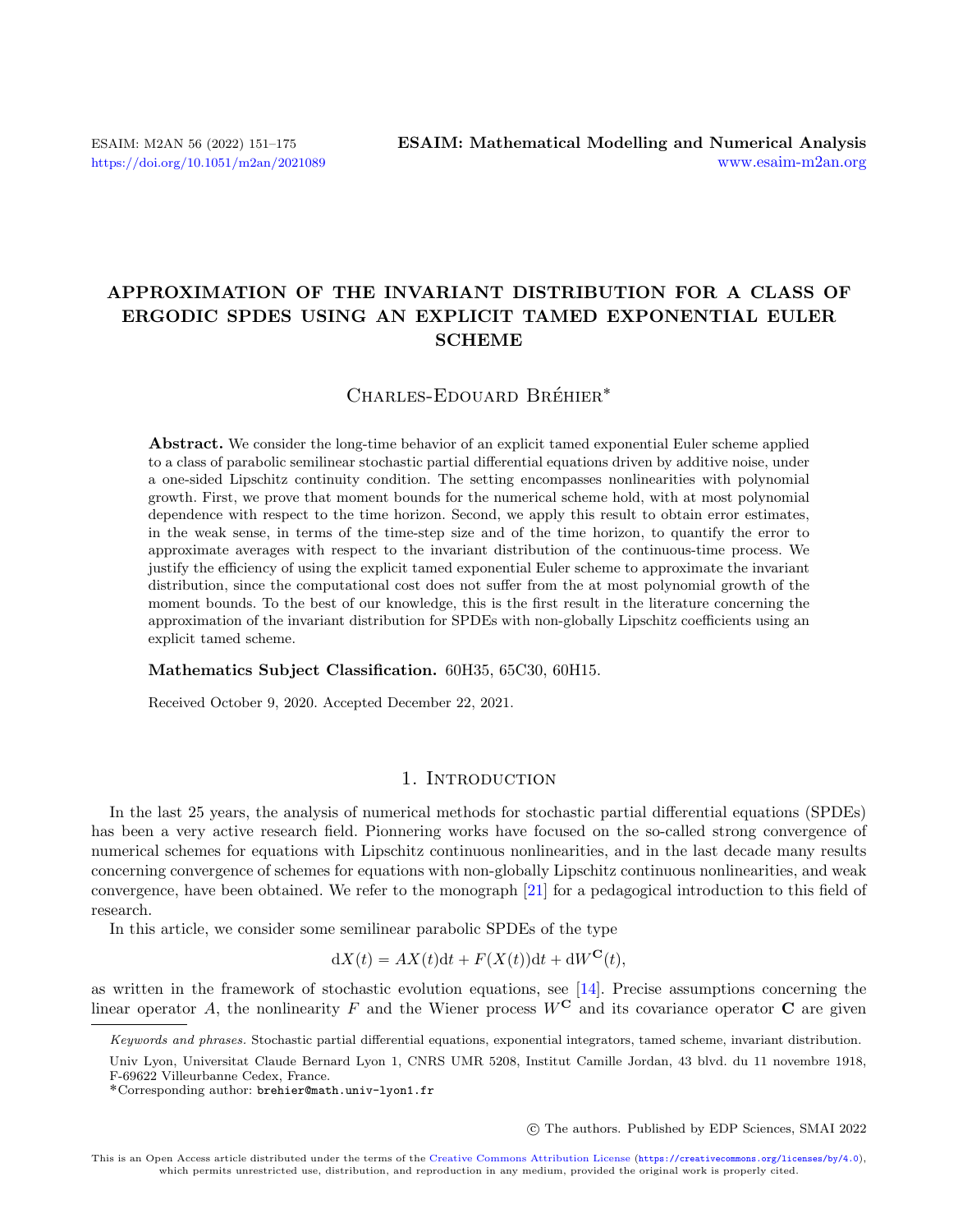below (Sect. [2\)](#page-2-0). Under appropriate assumptions, this process admits a unique invariant probability distribution  $\mu_{\star}$ , such that

$$
\mathbb{E}[\varphi(X(T))] \underset{T \to \infty}{\to} \int \varphi \, \mathrm{d} \mu_{\star},
$$

exponentially fast, for any initial condition  $X(0)$  and any real-valued Lipschitz continuous function  $\varphi$  (see Sect. [3\)](#page-6-0). We study the question of approximating the invariant distribution  $\mu_{\star}$  using a numerical scheme. The main novelty of this article is to show that an explicit scheme can be used, without loss of computational efficiency, even if the nonlinearity  $F$  is not globally Lipschitz continuous but only one-sided Lipschitz continuous.

Let us review the existing literature concerning the numerical approximation of invariant distributions for parabolic semilinear SPDEs – see also the preprint [\[2\]](#page-23-0) where stochastic viscous scalar conservation laws are considered, and the monograph [\[16\]](#page-24-2) and references therein where some stochastic Schrödinger equations are studied. In [\[3\]](#page-23-1), parabolic semilinear SPDEs, with Lipschitz nonlinearity, driven by space-time white noise, are considered; temporal discretization is performed using a linear implicit Euler scheme, and weak error estimates which are uniform in time are obtained using a Kolmogorov equation approach. In [\[6\]](#page-23-2), the same framework has been considered, for full-discretization schemes (using a finite element method for spatial discretization); error estimates are obtained using a Poisson equation approach. A full-discretization scheme based on an exponential Euler scheme has been considered in [\[10\]](#page-23-3). A postprocessed integrator has been proposed in [\[7\]](#page-23-4) in order to increase the order of convergence. For non globally Lipschitz continuous nonlinearities, the only existing result is the recent article [\[12\]](#page-24-3), where the authors use a fully implicit scheme. Note that the literature is also limited concerning the analysis of the weak error on finite time intervals when applied to SPDEs with non-globally Lipschitz nonlinearity: see [\[5\]](#page-23-5) where a splitting scheme is applied for the Allen–Cahn equation (cubic nonlinearity), and also  $[8, 11]$  $[8, 11]$  $[8, 11]$ .

In this article, we consider exponential integrators to deal with the linear part. As demonstrated in  $[1, 18]$  $[1, 18]$  $[1, 18]$ (see also the monograph [\[17\]](#page-24-5)), using a simple explicit exponential Euler scheme (like for instance in [\[20\]](#page-24-6)) of the type Δt  $A$  (  $\mathbf{r}$ 

$$
X_{n+1} = e^{\Delta t A} (X_n + \Delta t F(X_n) + \Delta W_n^{\mathbf{C}}),
$$

where the nonlinearity is discretized explictly, is not appropriate due to the loss of moment bounds, which would be essential in the proof of convergence. Many recipes have been proposed to overcome this issue (we refer to [\[17\]](#page-24-5) for a general analysis in the case of finite-dimensional Stochastic Differential Equations). In this article, we consider the following explicit tamed exponential Euler scheme (see Eq. [\(4.1\)](#page-8-0))

$$
X_{n+1} = e^{\Delta t A} X_n + (-A)^{-1} \left( I - e^{\Delta t A} \right) \frac{F(X_n)}{1 + \Delta t \|F(X_n)\|_{L^2}} + e^{\Delta t A} \Delta W_n^{\mathbf{C}},
$$

where  $\Delta W_n^{\mathbf{C}}$  are Wiener increments. This type of scheme has already been studied in [\[15,](#page-24-7) [19,](#page-24-8) [24\]](#page-24-9) for instance (with a different definition of the tamed operator in terms of the time-step size in [\[15\]](#page-24-7)). In those works, a finite time horizon  $T \in (0, \infty)$  is fixed, and the authors look at strong convergence. To the best of our knowledge, neither weak convergence rates nor long-time behavior have been considered for this type of explicit tamed scheme for SPDEs in the literature so far. The objective of this article is to prove that the explicit tamed scheme can be employed to approximate the invariant distribution  $\mu_{\star}$ , with precise error estimates and analysis of the computational cost.

The contribution of this article is twofold. First, moment bounds of the type

$$
\sup_{0 \le n \Delta t \le T} \left( \mathbb{E}[\|X_n\|_{L^\infty}^m] \right)^{\frac{1}{m}} \le C(\|x_0\|_{L^\infty})(1+T)
$$

are obtained, for all  $T \in (0, \infty)$ . See Theorem [4.1](#page-8-1) for a precise statement. The moment bound is uniform with respect to the time-step size  $\Delta t$ . It is important to note that the upper bound is not uniform with respect to the final time  $T$ .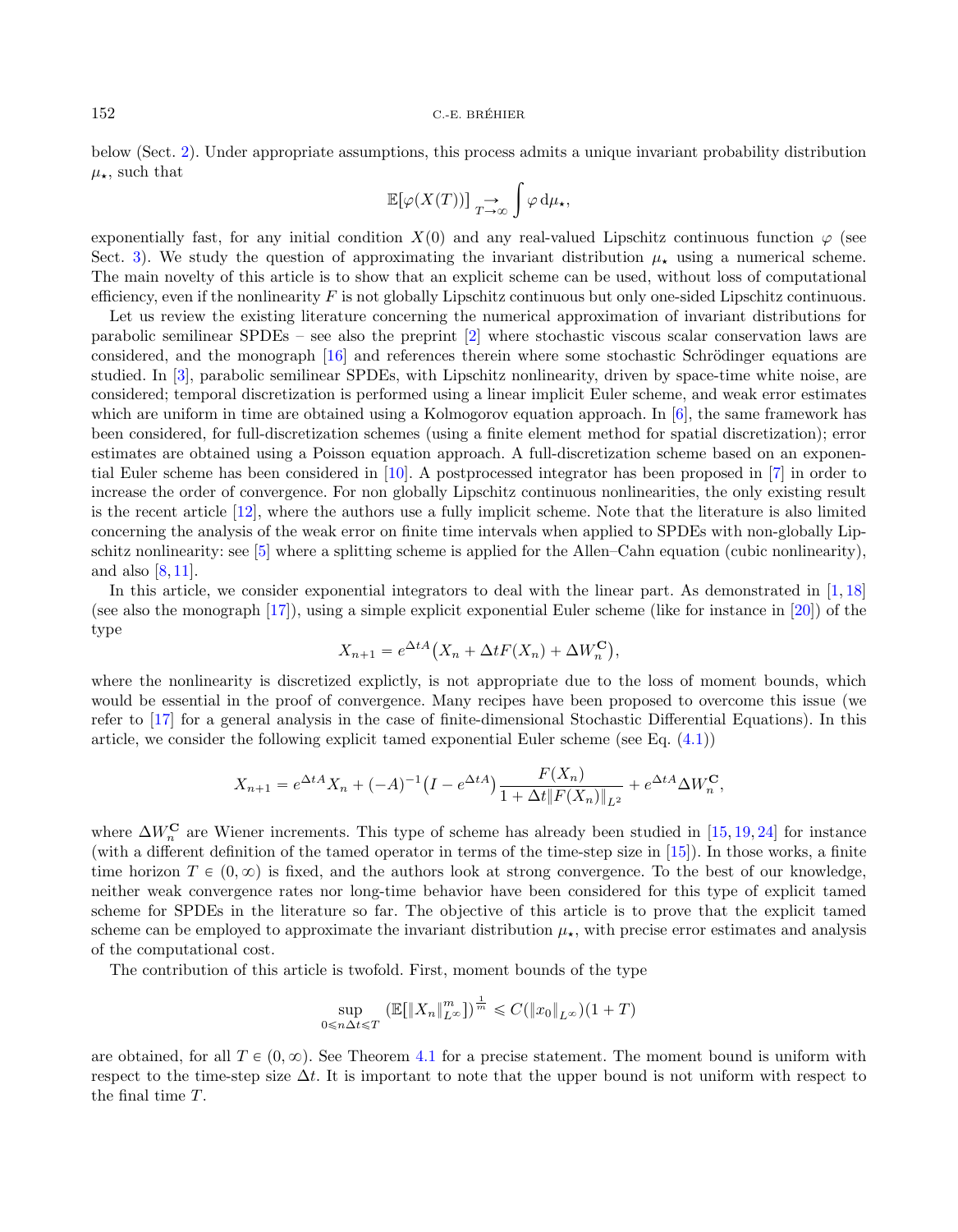Second, weak error estimates of the type

$$
|\mathbb{E}[\varphi(X_n)] - \mathbb{E}[\varphi(X(t_n))]| \leq C_{\alpha}(\varphi, \|x_0\|_{L^{\infty}}) \left(1 + T^Q\right) \Delta t^{2\alpha},
$$

for some integer  $Q \in \mathbb{N}$ , where  $\alpha \in (0, \overline{\alpha})$  and  $\overline{\alpha}$  is a parameter which quantifies the regularity of the process. If the equation is driven by a cylindrical Wiener process ( $C = I$ , space-time white noise),  $\overline{\alpha} = \frac{1}{4}$ , whereas  $\overline{\alpha} = \frac{1}{2}$ if the equation is driven by trace-class noise (Tr(C)  $< \infty$ ). See Theorem [4.2](#page-9-0) for a precise statement. Note that the weak error estimate is not uniform with respect to time  $T$ .

Even if the upper bounds show some dependence with respect to time  $T$ , the polynomial growth is sufficiently slow (compared with an exponential growth) not to damage the performance of the scheme when one is interested in the approximation of the invariant distribution  $\mu_{\star}$ . Since the convergence to equilibrium is exponentially fast (with respect to  $T$ ) in the models considered here, the analysis of the computational cost (see Cor. [4.3\)](#page-9-1) reveals that there is no loss in the efficiency, when compared with a situation where uniform moment bounds and error estimates would hold (for instance, if the nonlinearity is globally Lipschitz as in [\[3\]](#page-23-1), or if an implicit integrator is employed as in [\[12\]](#page-24-3)). Since the tamed exponential Euler scheme is explicit, in practice its application is simpler and the cost per step is lower than when using an implicit scheme, thus the results of this article justify the efficiency of the proposed scheme for the approximation of the invariant distribution for SPDEs.

To the best of our knowledge, the long-time behavior of moment bounds and weak error estimates for explicit tamed Euler schemes applied to SPDEs has not been studied in the literature so far, and the results above show that these schemes are effective to numerically approximate the invariant distribution of SPDEs. Note that only upper bounds are proven, and it may happen that in fact the polynomial growth is not optimal and that uniform in time upper bounds may be proved by other techniques. Some numerical experiments have been performed and have not been sufficient to exhibit the polynomial growth (thus they are not reported here). Studying whether the polynomial growth is optimal or whether uniform bounds can be obtained is left for future works. The combination of the results of this article with the analysis of spatial discretization, and the application of (multilevel) Monte-Carlo methods is also left as an open question. Finally, in this article the analysis is limited to SPDEs with one-dimensional spatial variable: the results may be generalized in higher dimension with appropriate modifications, see Remark [3.2](#page-7-0) below.

This article is organized as follows. The setting is presented and the main assumptions are stated in Section [2.](#page-2-0) Preliminary results concerning the long-time behavior of the solution of the SPDE are given in Section [3.](#page-6-0) The explicit tamed exponential Euler scheme is defined in Section [4,](#page-8-2) where the two main results, Theorem [4.1](#page-8-1) (moment bounds) and Theorem [4.2](#page-9-0) (error estimate) are stated and discussed. Section [5](#page-11-0) is devoted to the proof of Theorem [4.1,](#page-8-1) whereas Section  $6$  is devoted to the proof of Theorem [4.2.](#page-9-0)

# 2. SETTING

<span id="page-2-0"></span>For every  $p \in [1, \infty]$  let  $L^p = L^p(0, 1)$  be the Banach space of real-valued functions with finite  $L^p$  norm, and let the associated norm be denoted by  $\|\cdot\|_{L^p}$ . When  $p=2$ ,  $H=L^2$  is an Hilbert space, with inner product denoted by  $\langle \cdot, \cdot \rangle$ . Let N denote the set of integers and  $\mathbb{N}_0 = \mathbb{N} \cup \{0\}$ .

The time-step size of the numerical schemes is denoted by  $\Delta t$ . The a priori bounds and error estimates will be stated below for  $\Delta t \in (0, \Delta t_0]$ , where  $\Delta t_0$  is an arbitrary parameter. Once the value of the time-step size  $\Delta t$ is fixed, the following notation is used: for all  $n \in \mathbb{N}_0$ ,  $t_n = n\Delta t$ , and for all  $t \in [0, \infty)$ ,  $\ell(t) = n$  if and only if  $t \in [t_n, t_{n+1}).$ 

The values of constants may change from line to line in the proofs, however they are assumed not to depend on quantities such as the time-step size  $\Delta t$  or the initial condition  $x_0$ .

#### 2.1. Linear operator

Set  $e_n = \sqrt{2} \sin(n\pi)$  and  $\lambda_n = (n\pi)^2$ , for all  $n \in \mathbb{N}$ . Then  $(e_n)_{n \in \mathbb{N}}$  is a complete orthonormal system of H.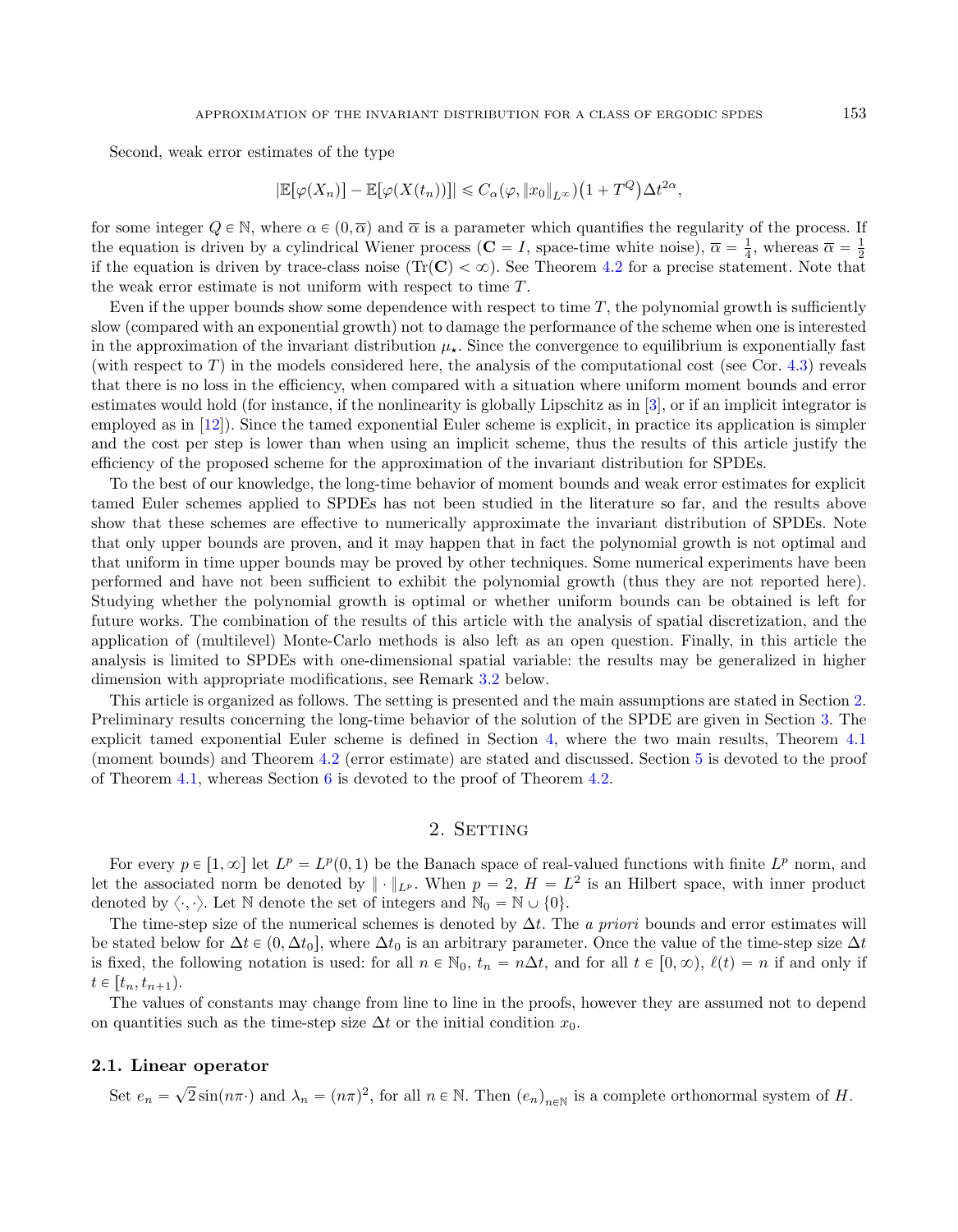The unbounded self-adjoint linear operator on  $H$  defined by

<span id="page-3-8"></span><span id="page-3-1"></span>
$$
A = -\sum_{n \in \mathbb{N}} \lambda_n \langle \cdot, e_n \rangle e_n
$$

is the realization of the Laplace operator on  $(0, 1)$ , with homogeneous Dirichlet boundary conditions. The is the realization of the La<br>associated semi-group  $(e^{tA})$  $\mathcal{L}_{t\geqslant 0}$ , with  $e^{tA} = \sum_{n\in\mathbb{N}} e^{-\lambda_n t} \langle \cdot, e_n \rangle e_n$ , is such that  $t \mapsto e^{tA}x$  is the solution of the associated semi-group  $(e^r)_{t\geq 0}$ , with  $e^r = \sum_{n\in \mathbb{N}} e^{-n} \langle \cdot, e_n \rangle e_n$ , is such that  $t \mapsto e^r x$  is the heat equation with homogeneous Dirichlet boundary conditions. For every  $p \in [2, \infty)$ ,  $(e^{tA})$  $t \geq 0$  also defines a semi-group on  $L^p$ . For every  $\alpha \in [-1, 1]$ , let  $(-A)^{\alpha}$  be the operator defined on H by

<span id="page-3-6"></span>
$$
(-A)^{\alpha} = \sum_{n \in \mathbb{N}} \lambda_n^{\alpha} \langle \cdot, e_n \rangle e_n.
$$

Let us state some inequalities which are employed in the sequel. We refer for instance to [\[9\]](#page-23-9) and to [\[23\]](#page-24-10).

 $-$  For all  $x \in L^2$ , one has

<span id="page-3-7"></span><span id="page-3-3"></span>
$$
\|e^{tA}x\|_{L^2} \leqslant e^{-\lambda_1 t} \|x\|_{L^2}.
$$
\n(2.1)

- For every  $\alpha \in [0, 1]$ , there exists  $C_{\alpha} \in (0, \infty)$  such that for all  $x \in L^2$  and  $t > 0$ , one has

$$
\left\| (-A)^{\alpha} e^{tA} x \right\|_{L^2} \leq C_{\alpha} \min(t, 1)^{-\alpha} \| x \|_{L^2}.
$$
 (2.2)

<span id="page-3-5"></span>- For every  $\alpha \in [0, 1]$ , there exists  $C_{\alpha} \in (0, \infty)$  such that for all  $x \in L^2$  and  $t, s \geqslant 0$ , one has

$$
\left\|e^{tA}x - e^{sA}x\right\|_{L^2} \leq C_{\alpha}|t - s|^{\alpha} \|( - A)^{\alpha}x\|_{L^2}.
$$
\n(2.3)

- There exists  $c, C \in (0, \infty)$  such that for all  $x \in L^2$  and all  $t > 0$ , one has

<span id="page-3-4"></span>
$$
\left\|e^{tA}x\right\|_{L^{\infty}} \leq C \min(t, 1)^{-\frac{1}{4}} e^{-ct} \|x\|_{L^{2}},\tag{2.4}
$$

and for all  $x \in L^1$  and all  $t > 0$ , one has

$$
\left\|e^{tA}x\right\|_{L^{\infty}} \leq C \min(t, 1)^{-\frac{1}{2}} e^{-ct} \|x\|_{L^{1}}.
$$
\n(2.5)

- There exists  $c \in (0, \infty)$  such that, for all  $p \in (2, \infty)$ , there exists  $C_p \in (0, \infty)$ , such that for all  $x \in L^p$  and all  $t > 0$ , one has

<span id="page-3-2"></span>
$$
\|e^{tA}x\|_{L^p} \leq C_p e^{-ct} \|x\|_{L^p}.
$$
\n(2.6)

– There exists  $C \in (0, \infty)$  such that for all  $x \in L^{\infty}$  and all  $t \geq 0$  one has

<span id="page-3-9"></span><span id="page-3-0"></span>
$$
\left\|e^{tA}x\right\|_{L^{\infty}} \leqslant C\|x\|_{L^{\infty}}.\tag{2.7}
$$

– For all  $\kappa \in$  $\left(\frac{1}{4}, 1\right)$ , there exists  $C_{\kappa} \in (0, \infty)$  such that for all  $x \in L^2$  one has

$$
||x||_{L^{\infty}} \leq C_{\kappa} ||(-A)^{\kappa} x||_{L^{2}}.
$$
\n
$$
(2.8)
$$

- For all  $p \in [2, \infty)$ , there exists  $\Lambda_p \in (0, \infty)$  such that for all  $x \in L^p$ , such that  $Ax \in L^p$ , one has

$$
\left\langle Ax, x|x|^{p-2}\right\rangle \leq -\Lambda_p \|x\|_{L^p}^p. \tag{2.9}
$$

– For all  $\alpha \in$  $0, \frac{1}{2}$ ,  $\epsilon > 0$ , with  $\alpha + \epsilon < \frac{1}{2}$ , there exists  $C_{\alpha, \epsilon} \in (0, \infty)$  such that

$$
\left\|(-A)^{-\alpha-\epsilon}(xy)\right\|_{L^1} \leq C_{\alpha,\epsilon}|(-A)^{\alpha+\epsilon}x|_{L^2}|(-A)^{-\alpha}y|_{L^2}.
$$
\n(2.10)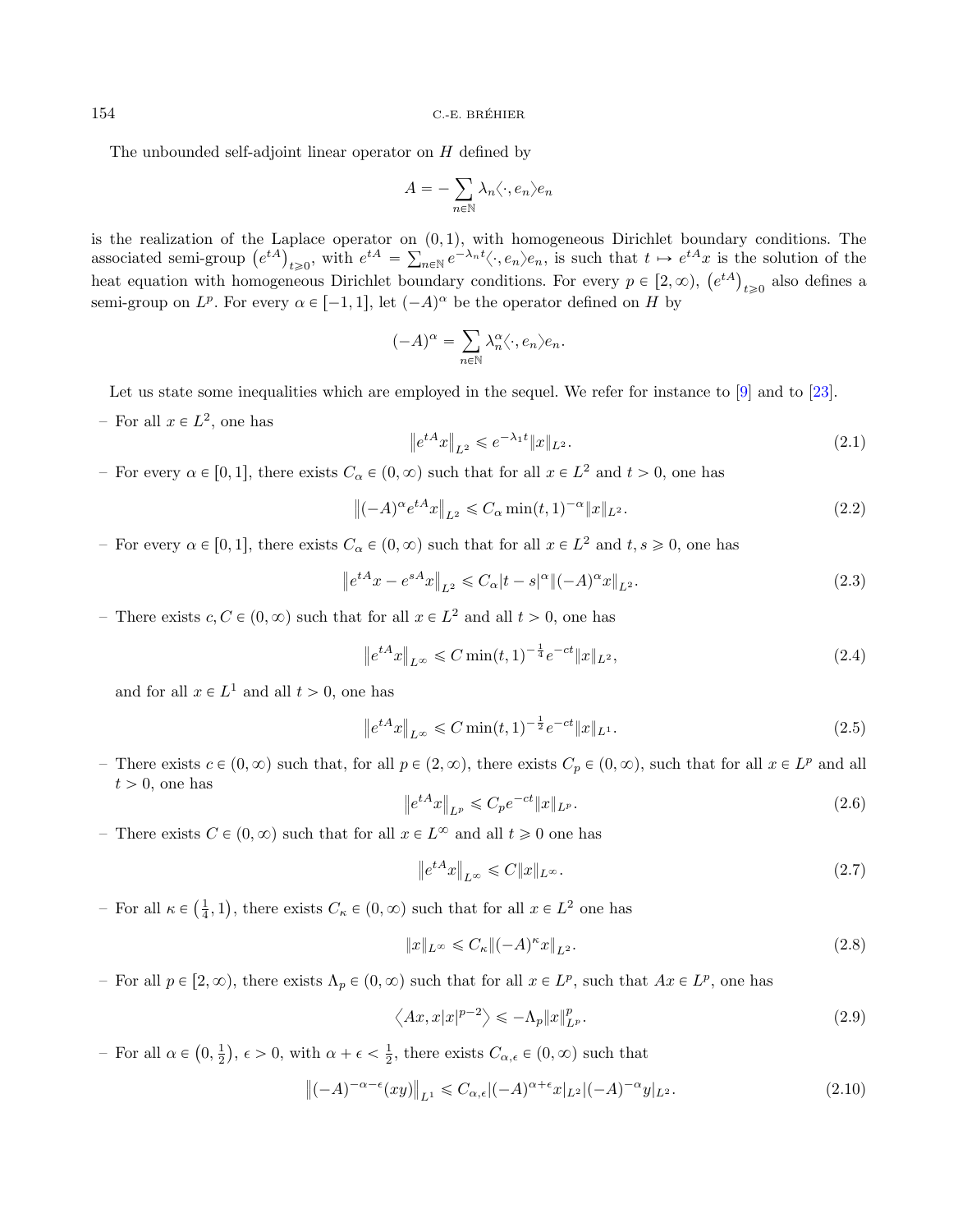– For all  $\alpha \in$  $0, \frac{1}{2}$  $\alpha, \epsilon > 0$ , with  $\alpha + 2\epsilon < \frac{1}{2}$ , there exists  $C_{\alpha,\epsilon} \in (0,\infty)$  such that, if  $\psi : \mathbb{R} \to \mathbb{R}$  is Lipschitz continuous, for all  $x \in L^2$  such that  $|(-A)^{\alpha+2\epsilon}x|_{L^2} < \infty$ , one has

<span id="page-4-3"></span>
$$
\left\|(-A)^{\alpha+\epsilon}\psi(x)\right\|_{L^2} \leq C_{\alpha,\epsilon}[\psi]_{\text{Lip}}|(-A)^{\alpha+2\epsilon}x|_{L^2},\tag{2.11}
$$

where  $[\psi]_{\text{Lip}} = \sup_{z_1 \neq z_2}$  $|\psi(z_2)-\psi(z_1)|$  $\frac{z_2-z_1}{|z_2-z_1|}$ .

Note that  $\Lambda_2 = \lambda_1$ , and for all  $p \ge 2$ , one has the lower bound  $\Lambda_p \ge \lambda_1 \frac{4(p-1)}{p^2}$ . Indeed using an integration by parts argument, one has

<span id="page-4-1"></span>
$$
\langle Ax, x|x|^{p-2}\rangle = -\langle \nabla x, \nabla (x|x|^{p-2})\rangle
$$
  
\n
$$
= -(p-1)\langle \nabla x, \nabla x|x|^{p-2}\rangle
$$
  
\n
$$
= -(p-1)\left\| |x|^{\frac{p-2}{2}} \nabla x \right\|_{L^2}^2
$$
  
\n
$$
= -\frac{4(p-1)}{p^2} \left\| \nabla \left( |x|^{\frac{p}{2}} \right) \right\|_{L^2}^2
$$
  
\n
$$
\le -\lambda_1 \frac{4(p-1)}{p^2} \left\| |x|^{\frac{p}{2}} \right\|_{L^2}^2
$$
  
\n
$$
= -\lambda_1 \frac{4(p-1)}{p^2} \left\| x \right\|_{L^p}^p.
$$

#### 2.2. Nonlinearity

Let us now give the assumptions concerning the nonlinearity:  $F$  is the Nemytskii operator associated with a real-valued function  $f : \mathbb{R} \to \mathbb{R}$  which is assumed to be of class  $\mathcal{C}^2$ , with at most polynomial growth in the following sense.

**Assumption 2.1.** There exists a real number  $q \ge 2$  such that

<span id="page-4-2"></span><span id="page-4-0"></span>
$$
\sup_{z \in \mathbb{R}} \frac{|f(z)| + |f'(z)| + |f''(z)|}{1 + |x|^q} < \infty. \tag{2.12}
$$

To study the long time behavior, the following one-sided Lipschitz continuity condition is enforced.

**Assumption 2.2.** There exists  $\gamma > 0$  such that, if  $p \in \{2, q\}$ , one has

$$
\left\langle Ay, y|y|^{p-2} \right\rangle + \left\langle F(y+z) - F(z), y|y|^{p-2} \right\rangle \le -\gamma \|y\|_{L^p}^p,
$$
\n(2.13)

whenever  $y, z \in L^p$  are such that the left-hand side of  $(2.13)$  makes sense, where q is given by Assumption [2.1.](#page-4-1)

Let  $\lambda_F = \sup_{z \in \mathbb{R}} f'(z)$ . When  $\lambda_F < \infty$ , the real-valued function f satisfies a standard one-sided Lipschitz continuity condition. The condition [\(2.13\)](#page-4-0) for  $p = 2$  is satisfied if  $\lambda_F < \lambda_1$ . When  $\lambda_F < 0$ , owing to [\(2.9\)](#page-3-0), the condition [\(2.13\)](#page-4-0) is satisfied for all  $p \in [2, \infty)$ .

Assumptions [2.1](#page-4-1) and [2.2](#page-4-2) are satisfied for instance if f is a polynomial function, such that  $\lambda_F = \sup_{z \in \mathbb{R}} f'(z)$ is finite and sufficiently small.

## 2.3. Wiener process and the stochastic convolution

Let  $(\beta_j)_{j\in\mathbb{N}}$  be a sequence of independent standard real-valued Wiener processes, defined on a probability space  $(\Omega, \tilde{\mathcal{F}}, \mathbb{P})$  which satisfies the usual conditions. Let the associated expectation operator be denoted by  $\mathbb{E}[\cdot]$ .

ace  $(\Omega, \mathcal{F}, \mathbb{P})$  which satisfies the usual conditions. Let the associated expectation operator be denoted by  $\mathbb{E}[\cdot]$ .<br>The stochastic evolution equation is driven by a Q-Wiener process  $(W^{\mathbf{C}}(t))_{t \geqslant 0}$ , wit It is assumed that  $\mathbf{C} = \sum_{j \in \mathbb{N}} c_j \langle \cdot, \tilde{e}_j \rangle \tilde{e}_j$ , where  $c_j \in [0, \infty)$  for all  $j \in \mathbb{N}$ , and  $(\tilde{e}_j)_{j \in \mathbb{N}}$  is a complete orthonormal system of  $H$ .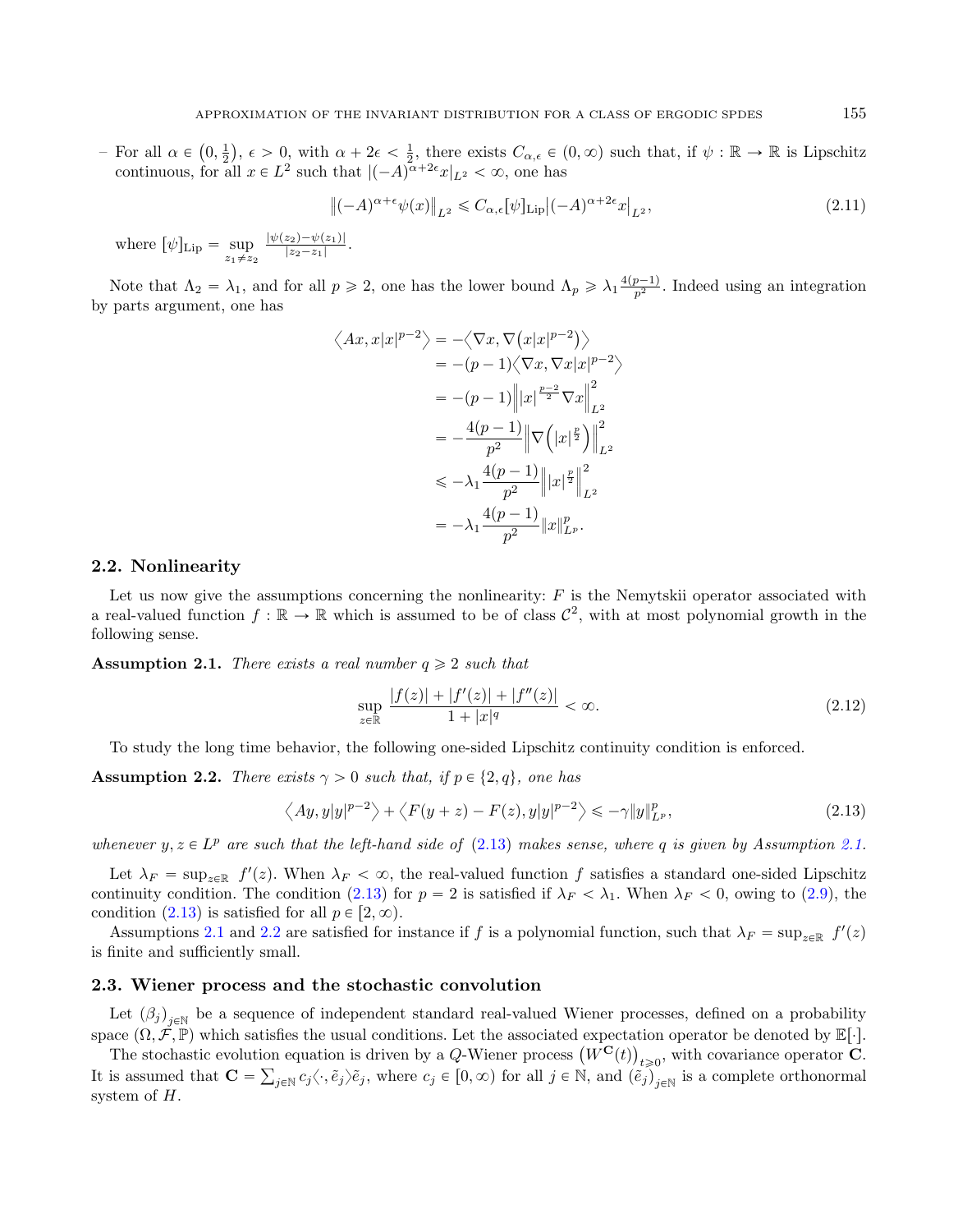We refer to the monographs [\[9,](#page-23-9) [14\]](#page-24-1) for the general theory of stochastic evolution equations and properties of their solutions.

The stochastic convolution is the process defined by

<span id="page-5-8"></span><span id="page-5-0"></span>
$$
Z(t) = \int_0^t e^{(t-s)A} dW^{\mathbf{C}}(s) = \sum_{j \in \mathbb{N}} \sqrt{c_j} \int_0^t e^{(t-s)A} \tilde{e}_j d\beta_j(s), \qquad (2.14)
$$

for all  $t \geq 0$ . The stochastic convolution is the mild solution of the linear equation driven by additive noise:

<span id="page-5-3"></span> $dZ(t) = AZ(t)dt + dW^{C}(t), Z(0) = 0.$ 

<span id="page-5-9"></span>To justify well-posedness for the stochastic convolution and establish moment bounds for the solution in the  $L^{\infty}$  norm, the following assumption is required.

<span id="page-5-7"></span>**Assumption 2.3.** The stochastic convolution  $(Z(t))_{t\geq0}$  is well-defined and takes values in  $L^{\infty}$ . Moreover, uniform in time moment bounds are satisfied in the  $L^{\infty}$ -norm: for all  $m \in \mathbb{N}$ ,

<span id="page-5-6"></span><span id="page-5-4"></span>
$$
\sup_{t\geq 0} \mathbb{E}[\|Z(t)\|_{L^{\infty}}^m] < \infty. \tag{2.15}
$$

When the covariance operator **C** and the linear operator A commute, *i.e.* when  $\tilde{e}_j = e_j$  for all  $j \in \mathbb{N}$ , it is possible to sample the H-valued Gaussian random variable  $Z(t)$  exactly in distribution. However, in general this is not possible and a numerical approximation scheme needs to be employed. In this article, exponential Euler integrators are used. Let  $\Delta t > 0$  denote the time step-size, and define the sequence of random variables  $Z_n^{\Delta t}$ <sub>n∈N<sub>0</sub></sub> by

$$
Z_{n+1}^{\Delta t} = e^{\Delta t A} \left( Z_n^{\Delta t} + \Delta W_n^{\mathbf{C}} \right),\tag{2.16}
$$

<span id="page-5-1"></span>with  $Z_0^{\Delta t} = 0$ , and where  $\Delta W_n^{\mathbf{C}} = W^{\mathbf{C}}(t_{n+1}) - W^{\mathbf{C}}(t_n)$  are the Wiener increments. For every  $n \in \mathbb{N}_0$  and  $t \in [t_n, t_{n+1}],$  set

$$
\tilde{Z}^{\Delta t}(t) = e^{(t-t_n)A} \left( Z_n^{\Delta t} + W^{\mathbf{C}}(t) - W^{\mathbf{C}}(t_n) \right). \tag{2.17}
$$

The following discrete-time versions of Assumption [2.3](#page-5-0) is introduced.

Assumption 2.4. For any time-step size  $\Delta t \in (0, \Delta t_0]$ , the process  $(Z_n^{\Delta t})$  $n \in \mathbb{N}_0$  takes values in  $L^{\infty}$ . Moreover, moment bounds which are uniform with respect to time and to the time-step size are satisfied: for all  $m \in \mathbb{N}$ ,

<span id="page-5-5"></span><span id="page-5-2"></span>
$$
\sup_{\Delta t \in (0,\Delta t_0]} \sup_{t \ge 0} \mathbb{E} \Big[ \Big\| \tilde{Z}^{\Delta t}(t) \Big\|_{L^\infty}^m \Big] < \infty. \tag{2.18}
$$

It remains to define a parameter  $\bar{\alpha}$  to express the order of convergence (in the weak sense) of the numerical scheme.

**Assumption 2.5.** Assume that there exists  $\alpha > 0$  such that

$$
\sum_{j=1}^{\infty} c_j \| (-A)^{2\alpha - 1} \tilde{e}_j \|^2_{L^2} < \infty. \tag{2.19}
$$

The parameter  $\bar{\alpha}$  is then defined by

$$
\overline{\alpha} = \sup \left\{ \alpha \in \left( 0, \frac{1}{2} \right]; \sum_{j=1}^{\infty} c_j \left\| (-A)^{2\alpha - 1} \tilde{e}_j \right\|_{L^2}^2 < \infty \right\}.
$$
\n(2.20)

For all  $\alpha \in (0, \overline{\alpha})$ , one then has

$$
\sup_{t\geq 0} \mathbb{E}\Big[\|(-A)^{\alpha} Z(t)\|_{L^2}^2\Big] + \sup_{t\geq 0} \mathbb{E}\Big[\Big|(-A)^{\alpha} \tilde{Z}(t)\Big|_{L^2}^2\Big] < \infty,\tag{2.21}
$$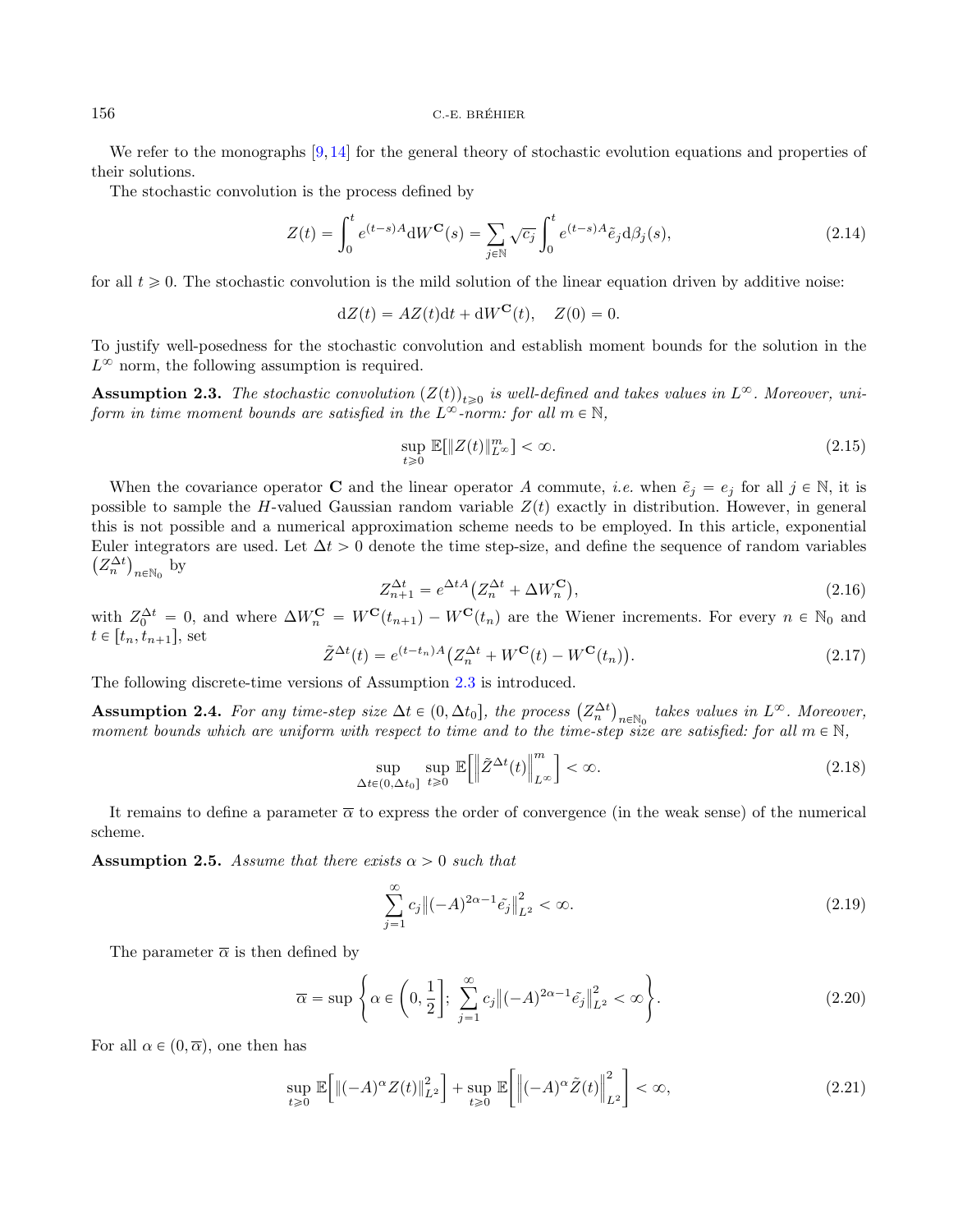as consequences of the Itô isometry formula and of  $(2.2)$ .

Assumptions [2.3](#page-5-0)[–2.5](#page-5-1) are compatible: let us give some examples of covariance operators such that they hold simultaneously.

- Assume that  $C = I$ , *i.e.* that [\(3.1\)](#page-6-1) is driven by a cylindrical Wiener process/space-time white noise. Then the assumptions above are satisfied with  $\bar{\alpha} = 1/4$ .
- Assume that  $\bar{\alpha} > 1/4$ . Owing to the inequalities [\(2.8\)](#page-3-2), the inequality [\(2.21\)](#page-5-2) implies that the inequalities [\(2.15\)](#page-5-3) and [\(2.18\)](#page-5-4) hold.
- In particular, if the noise is trace-class, *i.e.* if Tr(C)  $< \infty$ , then  $\overline{\alpha} = 1/2$  and the three assumptions are satisfied.

Note that Assumption [2.5](#page-5-1) and the definition [\(2.20\)](#page-5-5) of  $\overline{\alpha}$  do not depend only on the eigenvalues  $\lambda_i$  and  $c_i$  of  $-A$  and C in general: they also depend on the eigenfunctions  $\tilde{e}_j$  of C. If C and A commute, one may choose  $\tilde{e}_j = e_j$  and in that case it is sufficient to study the behavior of the eigenvalues. Since sup  $||e_j||_{L^{\infty}} < \infty$ , in  $i\in\mathbb{N}$ 

<span id="page-6-1"></span>that case it is possible to prove that Assumption [2.5](#page-5-1) implies that Assumptions [2.3](#page-5-0) and [2.4](#page-5-6) are satisfied. The details require to employ more complex arguments than those used in this article (in particular, the notion of  $\gamma$ -Radonifying operators and related inequalities) and are thus omitted.

The three assumptions above are thus natural and hold in many situations. In the sequel, we work in the abstract setting, assuming that the three assumptions hold, and we focus on the main novelties of this work: proving moment bounds and applying them for weak error analysis, in the large time regime. The order of convergence depends on the value of  $\bar{\alpha}$ .

In the sequel, to simplify notation let  $Z_n = Z_n^{\Delta t}$  and  $\tilde{Z}(t) = \tilde{Z}^{\Delta t}(t)$ .

# 3. Preliminary results

<span id="page-6-0"></span>This section is devoted to state and prove some properties of the solution of the stochastic evolution equation

$$
dX(t) = AX(t)dt + F(X(t))dt + dWC(t), X(0) = x0.
$$
\n(3.1)

Define  $Y(t) = X(t) - Z(t)$  for all  $t \ge 0$ . Then [\(3.1\)](#page-6-1) is equivalent to the evolution equation with a random time-dependent nonlinearity

<span id="page-6-2"></span>
$$
\frac{dY(t)}{dt} = AY(t) + F(Y(t) + Z(t)), \quad Y(0) = x_0.
$$

Let us first recall a well-posedness result, see for instance Proposition 6.2.2 of [\[9\]](#page-23-9) for a similar result. Let Assumptions [2.1](#page-4-1) and [2.3](#page-5-0) be satisfied. Then, for any initial condition  $x_0 \in L^q$ , there exists a unique global mild solution [\(3.1\)](#page-6-1), defined by

$$
X(t) = e^{tA}x_0 + \int_0^t e^{(t-s)A} F(X(s)) ds + \int_0^t e^{(t-s)A} dW^{\mathbf{C}}(s), \quad t \ge 0.
$$

To put emphasis on the role of the initial condition  $x_0$ , the notation  $X_{x_0}(t) = X(t)$  may be used.

The process  $(X_{x_0}(t))$  takes values in  $L^\infty$ . If Assumption [2.2](#page-4-2) is satisfied, one has the following moment bounds in the  $L^{\infty}$  norm, uniformly in time, if  $x_0 \in L^{\infty}$ .

Proposition 3.1. Let Assumptions [2.1–](#page-4-1)[2.3](#page-5-0) be satisfied.

For all  $m \in \mathbb{N}$ , there exists  $C_m \in (0, \infty)$  such that for all  $x_0 \in L^{\infty}$ , one has

$$
\sup_{t\geq 0} \left( \mathbb{E}[\|X_{x_0}(t)\|_{L^\infty}^m] \right)^{\frac{1}{m}} \leq C_m (1 + \|x_0\|_{L^\infty}^q).
$$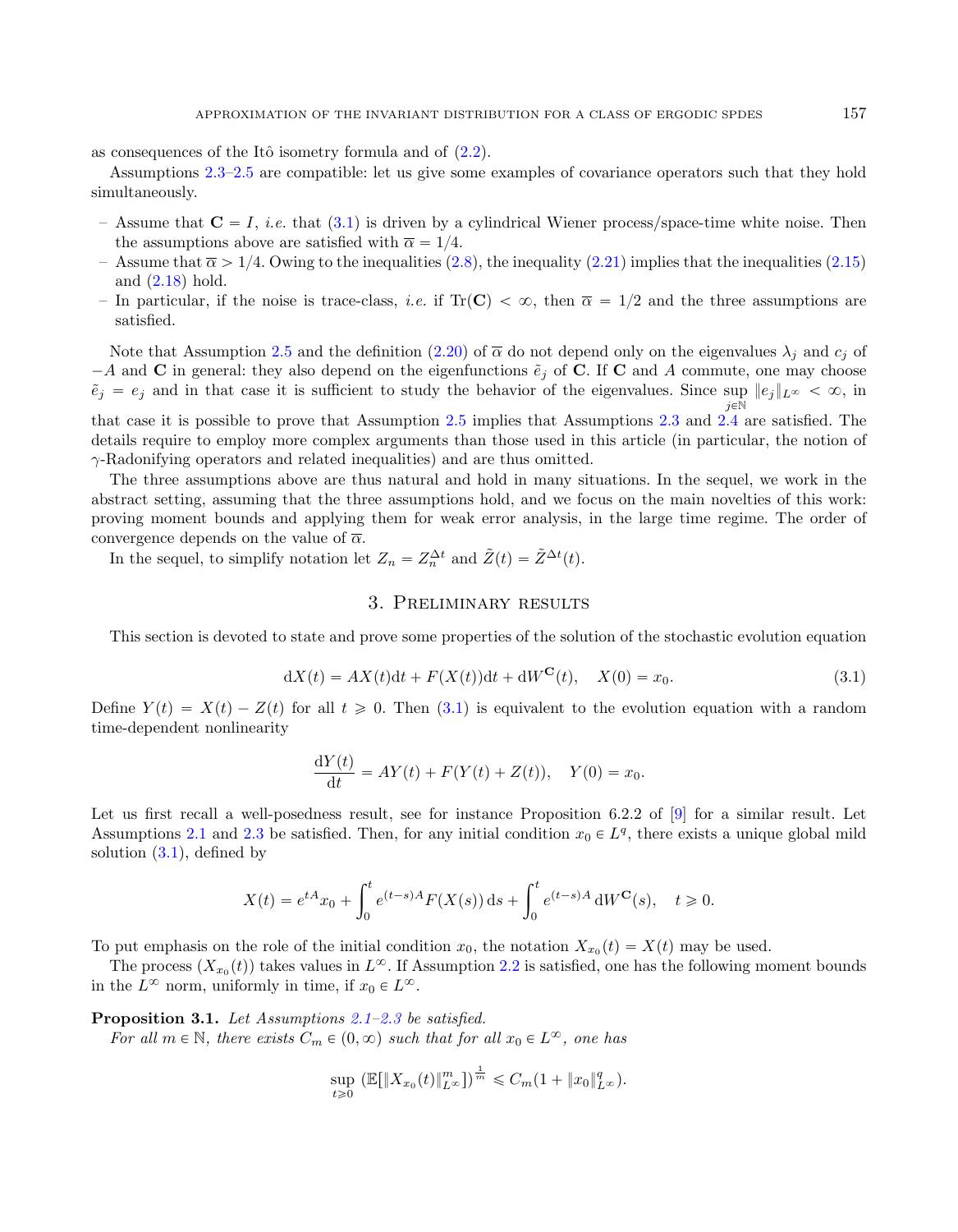*Proof.* Let  $Y_{x_0}(t) = X_{x_0}(t) - Z(t)$ . Then for all  $t > 0$ , one has

$$
\frac{\mathrm{d}Y_{x_0}(t)}{\mathrm{d}t} = AY_{x_0}(t) + F(Y_{x_0}(t) + Z(t)).
$$

By an energy estimate, using [\(2.13\)](#page-4-0) (see Assumption [2.2\)](#page-4-2) and Young's inequality one obtains

$$
\frac{1}{q}\frac{\mathrm{d}\|Y_{x_0}(t)\|_{L^q}^q}{\mathrm{d}t}\leqslant -\gamma'\|Y_{x_0}(t)\|_{L^q}^q+C\|F(Z(t))\|_{L^q}^q,
$$

for some  $\gamma' \in (0, \gamma)$  and  $C \in (0, \infty)$ .

Using Gronwall's lemma and the polynomial growth assumption for F, see Assumption [2.1,](#page-4-1) for all  $t \geq 0$  one has  $\mathbf{r}^t$  $\mathcal{L}$ ¯

$$
||Y_{x_0}(t)||_{L^q}^q \leqslant e^{-q\gamma' t} ||x_0||_{L^q}^q + C \int_0^t e^{-q\gamma'(t-s)} \left(1 + ||Z(s)||_{L^{q^2}}^{q^2}\right) ds.
$$

Using Jensen's inequality and Assumption [2.3,](#page-5-0) one obtains the inequality

$$
\sup_{t\geq 0} \left( \mathbb{E}[\|Y_{x_0}(t)\|_{L^q}^m] \right)^{\frac{1}{m}} \leq C_m (1 + \|x_0\|_{L^q}),
$$

for some  $C_m \in (0, \infty)$ , for all  $m \in \mathbb{N}$ .

To obtain moment bounds in the  $L^{\infty}$  norm, the argument uses the inequality  $(2.5)$ . First, the mild formulation yields the identity

$$
Y_{x_0}(t) = e^{tA}x_0 + \int_0^t e^{(t-s)A} F(Y_{x_0}(s) + Z(s)) ds.
$$

Applying  $(2.5)$  and  $(2.7)$  for the first inequality below, then using the polynomial growth assumption for F for the second inequality below, one has

$$
\begin{aligned} \|Y_{x_0}(t)\|_{L^{\infty}} &\leq \|x_0\|_{L^{\infty}} + C \int_0^t \frac{e^{-c(t-s)}}{\min\left((t-s)^{\frac{1}{2}}, 1\right)} \|F(Y_{x_0}(s) + Z(s))\|_{L^1} \, \mathrm{d}s \\ &\leq \|x_0\|_{L^{\infty}} + C \int_0^t \frac{e^{-c(t-s)}}{\min\left((t-s)^{\frac{1}{2}}, 1\right)} (1 + \|Y_{x_0}(s)\|_{L^q}^q + \|Z(s)\|_{L^q}^q) \, \mathrm{d}s. \end{aligned}
$$

Applying Jensen's inequality and using the moment bounds in the  $L<sup>q</sup>$  norm proved above and Assumption [2.3](#page-5-0) yields

$$
\sup_{t\geq 0} \left( \mathbb{E}[\|Y_{x_0}(t)\|_{L^\infty}^m] \right)^{\frac{1}{m}} \leq C_m (1 + \|x_0\|_{L^\infty}^q),
$$

and combining again this result with Assumption [2.3](#page-5-0) concludes the proof.  $\Box$ 

<span id="page-7-0"></span>Remark 3.2. The proof of Proposition [3.1](#page-6-2) is limited to the one-dimensional case, and it would be required to modify some assumptions in order to cover higher-dimensional situations. Precisely, if the interval  $(0, 1)$  is replaced by  $(0, 1)^d$  in the setting, then  $(2.5)$  holds with the exponent  $-\frac{1}{2}$  replaced by  $-\frac{d}{2}$ . As soon as  $d \ge 2$ , a non-integrable singularity appears and one can not retrieve a  $L^{\infty}$  bound from a  $L^{q}$  bound of the solution as in the last part of the proof of Proposition [3.1.](#page-6-2)

If  $d = 2$ , it suffices to assume that the condition [\(2.13\)](#page-4-0) holds for some  $p = \tilde{q} > q$ , in order to apply a similar argument. If  $d \geq 3$ , it suffices to assume that the condition [\(2.13\)](#page-4-0) holds for some sufficiently large  $p = \tilde{q}_d$ depending on dimension.

The analysis is presented in the case  $d = 1$  only in order to simplify the presentation.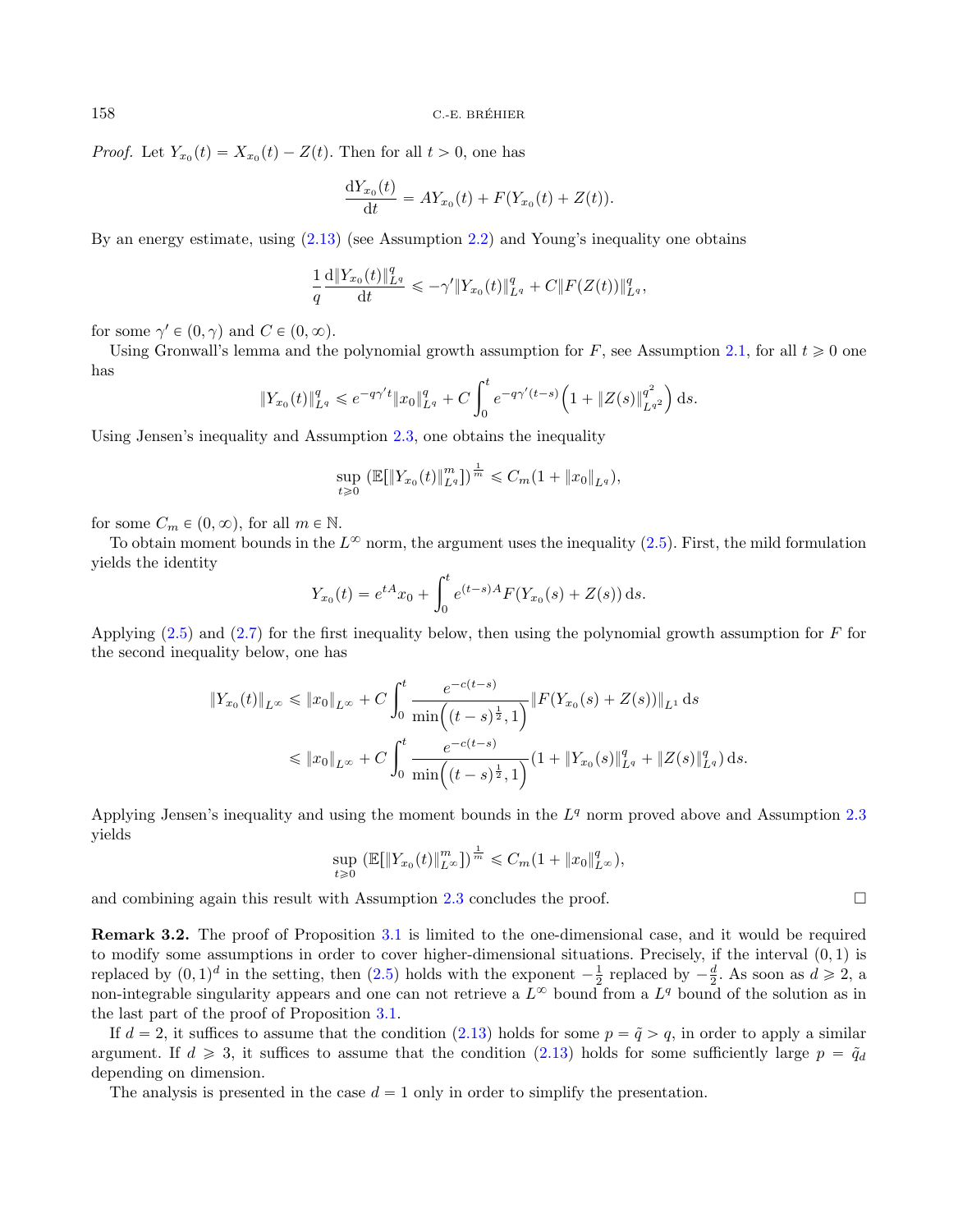<span id="page-8-3"></span>**Proposition 3.3.** Let Assumptions [2.1](#page-4-1)[–2.3](#page-5-0) be satisfied. Then for all  $x_0^1, x_0^2 \in L^p$ , with  $p \in \{2, q\}$ , one has for all  $t \geqslant 0$ , › › ›

<span id="page-8-4"></span>
$$
\left\|X_{x_0^2}(t) - X_{x_0^1}(t)\right\|_{L^p} \leqslant e^{-\gamma t} \left\|x_0^2 - x_0^1\right\|_{L^p}.
$$
\n(3.2)

Moreover, there exists a probability distribution  $\mu_{\star}$ , which satisfies  $\int ||x||_{L^{\infty}}^{m} d\mu_{\star}(x) < \infty$  for all  $m \in \mathbb{N}$ , such that for all Lipschitz continuous functions  $\varphi: L^p \to \mathbb{R}$  and all  $x_0 \in L^p$ , with  $p \in \{2, q\}$ , one has for all  $t \geq 0$ 

$$
\left| \mathbb{E}[\varphi(X_{x_0}(t))] - \int \varphi \, \mathrm{d}\mu_\star \right| \leqslant C(\varphi) e^{-\gamma t} (1 + \|x_0\|_{L^p}). \tag{3.3}
$$

Finally,  $\mu_{\star}$  is the unique invariant probability distribution of [\(3.1\)](#page-6-1).

Proof. The construction is standard, so only a sketch of proof is provided. See for instance [\[13\]](#page-24-11) for details. Let  $\delta X(t) = X_{x_0^2}(t) - X_{x_0^1}(t)$ , then

$$
\frac{\delta X(t)}{\mathrm{d}t} = A\delta X(t) + F\Big(X_{x_0^2}(t)\Big) - F\Big(X_{x_0^1}(t)\Big),
$$

and using an energy estimate combined with [\(2.13\)](#page-4-0) yields

›

$$
\frac{1}{p}\frac{\left\|X_{x_0^2}(t)-X_{x_0^1}(t)\right\|_{L^p}^p}{\mathrm{d}t}\leqslant -\gamma\left\|X_{x_0^2}(t)-X_{x_0^1}(t)\right\|_{L^p}^p.
$$

<span id="page-8-0"></span>›

Using Gronwall's lemma concludes the proof of [\(3.2\)](#page-8-3).

Using the remote initial condition method, the contraction property [\(3.2\)](#page-8-3) allows to construct a stationary process  $(X_\star(t))_{t\geqslant0}$ , such that the distribution of  $X_\star(t)$  is independent of t. Let  $\mu_\star$  be this probability distribution. process  $(X_{\star}(t))_{t\geqslant0}$ , such that the distribution of  $X_{\star}(t)$  is independent of t. Let  $\mu_{\star}$  be this probability distribution.<br>Using that construction, the property  $\int ||x||_{L^{\infty}}^{m} d\mu_{\star}(x) < \infty$  is a consequence by Proposition [3.1.](#page-6-2) Finally, the convergence to equilibrium property [\(3.3\)](#page-8-4) is a straightforward consequence of [\(3.2\)](#page-8-3) combined with the moment bound property above. The fact that the invariant probability distribution is unique is a direct consequence of  $(3.3)$ .

#### <span id="page-8-5"></span>4. Tamed exponential Euler scheme and main results

<span id="page-8-2"></span>In this work, we consider the explicit tamed exponential Euler scheme defined by

<span id="page-8-1"></span>
$$
X_{n+1} = e^{\Delta t A} X_n + (-A)^{-1} \left( I - e^{\Delta t A} \right) \frac{F(X_n)}{1 + \Delta t \| F(X_n) \|_{L^2}} + e^{\Delta t A} \Delta W_n^{\mathbf{C}},\tag{4.1}
$$

where as explained above  $\Delta t \in (0, \Delta t_0]$  is the time-step size,  $t_n = n\Delta t$  and  $\Delta W_n^{\mathbf{C}} = W^{\mathbf{C}}(t_{n+1}) - W^{\mathbf{C}}(t_n)$ . Recall that  $\ell(t)$  is defined at the beginning of Section [2:](#page-2-0)  $\ell(t) = n$  for all  $t \in [t_n, t_{n+1})$ .

Define for all  $t \geq 0$ 

$$
\tilde{X}(t) = e^{tA}x_0 + \int_0^t e^{(t-s)A} \frac{F(X_{\ell(s)})}{1 + \Delta t M_{\ell(s)}} ds + \tilde{Z}(t)
$$
\n(4.2)

where  $\tilde{Z}(t) = \tilde{Z}^{\Delta t}(t)$  is given by [\(2.17\)](#page-5-7), and  $M_n = ||F(X_n)||_{L^2}$ . Note that  $\tilde{X}(t_n) = X_n$  for all  $n \geq 0$ .

The first main result of this article states moment bounds in the  $L^{\infty}$  norm for the auxiliary process  $\tilde{X}(t)$ <sub>0≤t ≤T</sub>, for all  $T \in (0, \infty)$ , with a dependence which is at most polynomial, uniformly with respect to the time-step size.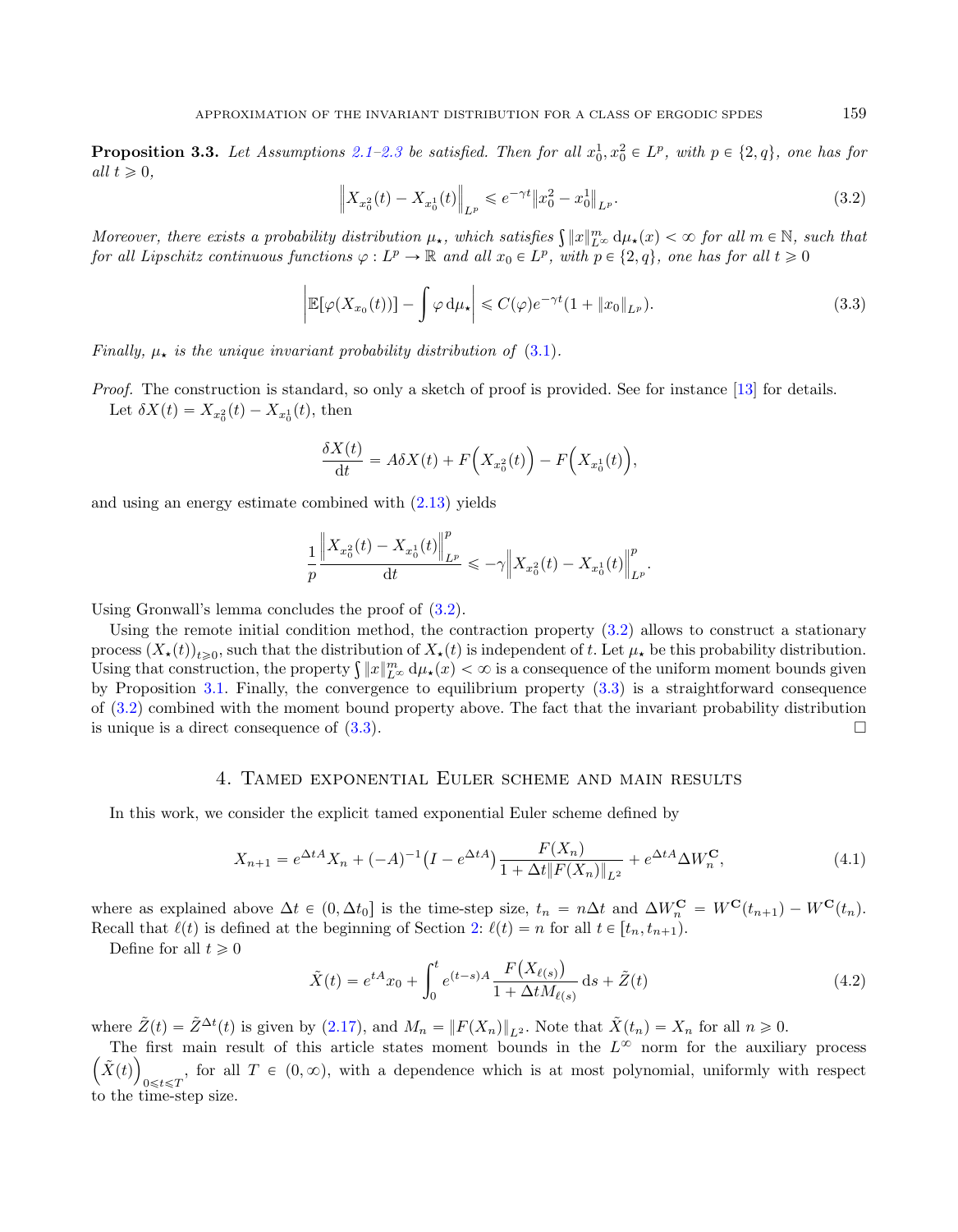**Theorem 4.1.** Let Assumptions [2.1–](#page-4-1)[2.3](#page-5-0) be satisfied. Let the process  $(\tilde{X}(t))$  $e^{i\epsilon}$  be defined by [\(4.2\)](#page-8-5).

For all  $m \in \mathbb{N}$ , there exists a polynomial function  $\mathcal{P}_m : \mathbb{R} \to \mathbb{R}$  such that for all  $T \in (0, \infty)$  and all  $x_0 \in L^{\infty}$ , one has

$$
\sup_{\Delta t \in (0,\Delta t_0]} \sup_{0 \le n\Delta t \le T} \left( \mathbb{E}[\|X_n\|_{L^\infty}^m] \right)^{\frac{1}{m}} \le (1+T)\mathcal{P}_m(\|x_0\|_{L^\infty}).\tag{4.3}
$$

and

$$
\sup_{\Delta t \in (0,\Delta t_0]} \sup_{0 \le t \le T} \left( \mathbb{E} \left[ \left\| \tilde{X}(t) \right\|_{L^\infty}^m \right] \right)^{\frac{1}{m}} \le (1+T^q) \mathcal{P}_m(\|x_0\|_{L^\infty}). \tag{4.4}
$$

The proof of Theorem [4.1](#page-8-1) is postponed to Section [5.](#page-11-0) It would be possible to express the degree of the polynomial function  $\mathcal{P}_m$  in terms of m and q, but since this does not matter below this dependence is not indicated. The polynomial function  $\mathcal{P}_m$  is independent of the time-step size  $\Delta t$ . Since the right-hand side of  $(4.4)$  depends on the time T, the moment bounds for the discrete time process qualitatively differ from the continuous time case, where uniform in time moment bounds hold, see Proposition [3.1.](#page-6-2)

Since uniform in time moment bounds are not proven, then the discrete-time process may not admit an invariant probability distribution. Despite the loss of uniform in time moment bounds, it is in fact possible to mvariant probability distribution. Despite the loss of uniform in time moment bounds, it is in fact possible to approximate averages  $\int \varphi d\mu_{\star}$  with respect to the invariant distribution  $\mu_{\star}$ , as explained by the result of this article.

<span id="page-9-0"></span>Theorem 4.2. Let Assumptions [2.1–](#page-4-1)[2.3](#page-5-0) be satisfied.

There exists a polynomial function  $\mathcal{P} : \mathbb{R} \to \mathbb{R}$ ,  $Q \in \mathbb{N}$ , and for every  $\alpha \in (0, \overline{\alpha})$  and any function  $\varphi : L^2 \to \mathbb{R}$ of class  $\mathcal{C}^2$  with bounded first and second order derivatives, there exists  $C_\alpha(\varphi) \in (0,\infty)$ , such that for all  $x_0 \in L^\infty$ , all  $\Delta t \in (0, \Delta t_0]$  and  $N \in \mathbb{N}$ , one has

$$
\left| \mathbb{E}[\varphi(X_N)] - \int \varphi \, d\mu_{\star} \right| \leq C_{\alpha}(\varphi) \Delta t^{2\alpha} \left( 1 + (N \Delta t)^Q \right) \mathcal{P}(\|x_0\|_{L^{\infty}}) + e^{-cN\Delta t} (1 + \|x_0\|_{L^{\infty}}).
$$

Recall that  $\overline{\alpha} \in (0, \frac{1}{2}]$  is given by  $(2.20)$  (under Assumption [2.5\)](#page-5-1), and that  $\overline{\alpha} = \frac{1}{4}$  if  $\mathbf{C} = I$   $(c_j = 1$  for all  $j \geq 1$ , space-time white noise) and  $\overline{\alpha} = \frac{1}{2}$  if  $\text{Tr}(\mathbf{C}) < \infty$  ( $\sum_{j \in \mathbb{N}} c_j < \infty$ , trace-class noise). The order of convergence for the temporal discretization error in Theorem [4.2](#page-9-0) thus coincides with the weak order of convergence for Euler type methods applied to the SPDE [\(3.1\)](#page-6-1), either on finite time horizon (see [\[5\]](#page-23-5) where  $\mathbf{C} = I$  and F is a cubic nonlinearity) or for the approximation of the invariant distribution for globally Lipschitz nonlinearities (see [\[3\]](#page-23-1) where  $C = I$ ). The order of convergence  $2\overline{\alpha}$  is optimal, it corresponds to the weak order for the discretization of the stochastic convolution, indeed one has

<span id="page-9-1"></span>
$$
\sup_{n\in\mathbb{N}}\left|\mathbb{E}[\varphi(Z_n)]-\mathbb{E}[\varphi(Z(t_n))]\right|\leqslant C_{\alpha}(\varphi)\Delta t^{2\alpha},
$$

where  $(Z(t))_{t\geqslant0}$  and  $(Z_n)_{n\in\mathbb{N}}$  are defined by  $(2.14)$  and  $(2.16)$  respectively. The assumption that  $\varphi$  is of class  $\mathcal{C}^2$ cannot be relaxed, see [\[4\]](#page-23-10) (in the case  $\mathbf{C} = I$  and  $F = 0$ ).

Note that the proof gives the upper bound for  $Q \leq 3q^2$ , however the exact value of the integer Q is not important for the analysis of the computational cost below. In fact, the same analysis of the cost would give the same conclusions even if  $Q = 0$  (*i.e.* if the moment bounds and error estimates would be uniform in time), as explained below.

Contrary to existing results concerning the numerical approximation of the invariant distribution for SPDEs, the weak error estimate from Theorem [4.2](#page-9-0) is not uniform with respect to time, instead the dependence is at most polynomial, with an upper bound for the degree given by Q. However, this at most polynomial growth does not lead to a reduction of the efficiency of the approach, indeed one has the following corollary.

<span id="page-9-3"></span><span id="page-9-2"></span>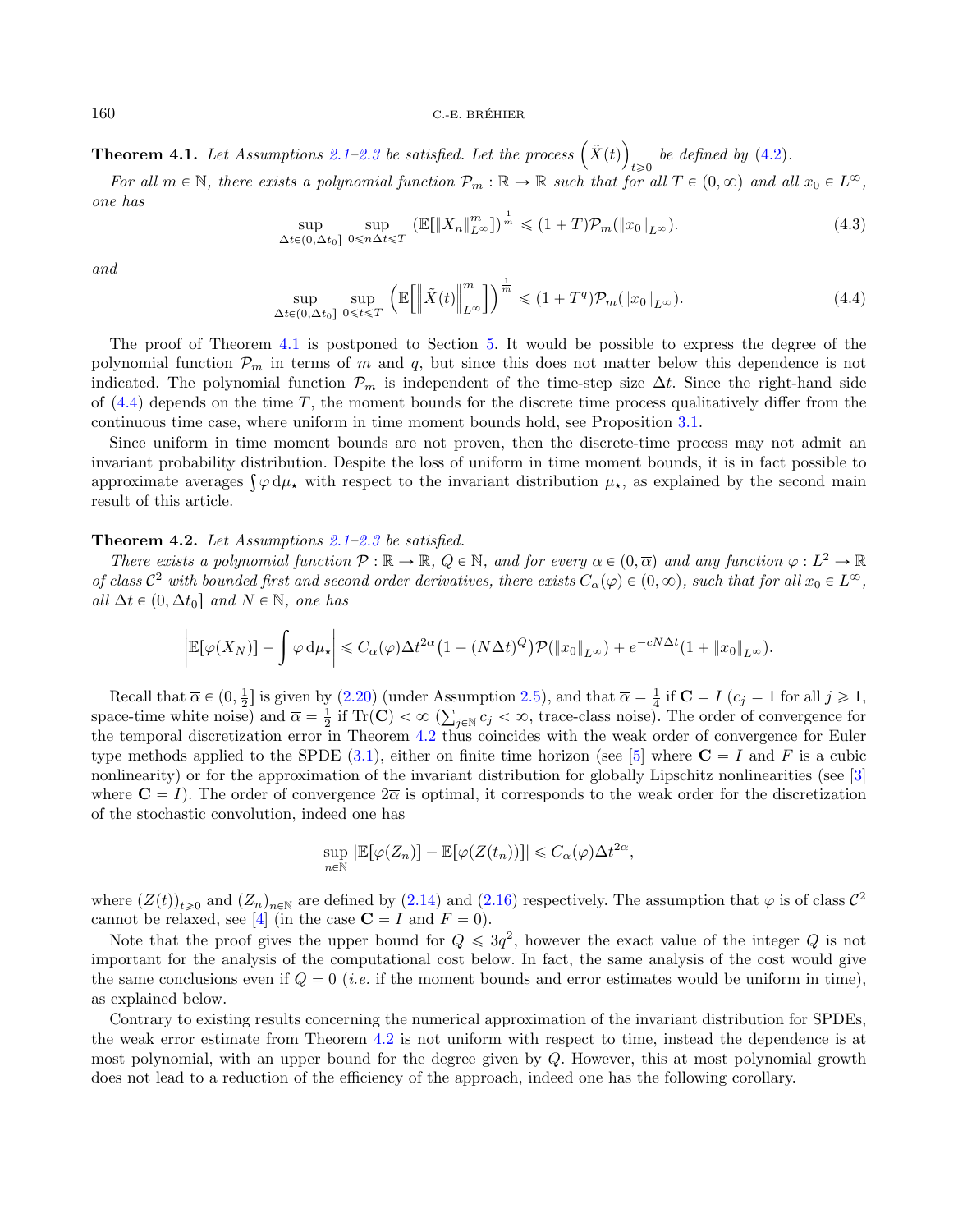**Corollary 4.3.** Let  $x_0 \in L^\infty$  and  $\varphi : L^2 \to \mathbb{R}$  of class  $\mathcal{C}^2$  with bounded first and second order derivatives. For all  $\alpha$  ∈  $(0, \overline{\alpha})$ , there exists  $C_{\alpha}(x_0, \varphi)$  such that can choose N and  $\Delta t$  such that for all  $\varepsilon$  ∈  $(0, 1)$ , the error satisfies

$$
\left|\mathbb{E}[\varphi(X_N)]-\int \varphi \, \mathrm{d}\mu_\star\right|\leqslant \varepsilon,
$$

with a computational cost, defined as the number of time steps, satisfying

 $\mathcal{C}(\varepsilon) = N \leqslant C_{\alpha}(x_0, \varphi) \epsilon^{-\frac{1}{\alpha}}.$ 

In the computational cost analysis, the spatial discretization of the process and the Monte-Carlo approximation of the expectation are not taken into account. In addition, it is assumed that the cost is of size 1 at each step. Indeed, if fully-discrete schemes using the same spatial discretization and Monte-Carlo parameters are considered, it is sufficient to compare the temporal discretization error and the associated cost.

*Proof of Corollary [4.3.](#page-9-1)* Let  $\alpha \in (0, \overline{\alpha})$ .

The parameters  $N$  and  $\Delta t$  are chosen such that

$$
N\Delta t = C|\log(\varepsilon)|
$$

and

$$
(N\Delta t)^{Q}\Delta t^{\frac{\alpha+\overline{\alpha}}{2}} = C\varepsilon,
$$

where C is a constant (depending on  $x_0$  and  $\varphi$ ).

This leads to

$$
\Delta t = C \varepsilon^{\frac{2}{\alpha + \overline{\alpha}}} |\log(\varepsilon)|^{-\frac{2Q}{\alpha + \overline{\alpha}}},
$$

and finally

$$
N = C|\log(\varepsilon)|\Delta t^{-1} = C\varepsilon^{-\frac{2}{\alpha+\overline{\alpha}}}||\log(\varepsilon)|^{1+\frac{2Q}{\alpha+\overline{\alpha}}} \leqslant C\varepsilon^{-\frac{1}{\alpha}},
$$

since  $\alpha < \overline{\alpha}$  and  $|\log(\varepsilon)|^M = o(\varepsilon^{\frac{1}{M}})$  when  $\varepsilon \to 0$ , for all  $M \in \mathbb{N}$ . This concludes the proof of Corollary [4.3.](#page-9-1)

Observe that Corollary [4.3](#page-9-1) would be the same if one would have uniform in time estimates (as in the case of Lipschitz continuous coefficients, see [\[3\]](#page-23-1), or using an implicit scheme, see [\[12\]](#page-24-3)) in Theorems [4.1](#page-8-1) and [4.2](#page-9-0) instead of the at most polynomial dependence we prove in this article. However, the scheme studied in [\[3\]](#page-23-1) cannot be employed for non globally Lipschitz nonlinearities, and the scheme from [\[12\]](#page-24-3) is implicit: the scheme studied in this article is explicit thus is expected to be more efficient in practice. The exact rate of polynomial growth is not important in the argument above.

In addition, observe that obtaining a polynomial dependence with respect to time in the right-hand side of [\(4.4\)](#page-9-2) is fundamental: had the dependence been exponential ( $T<sup>q</sup>$  replaced by  $\exp(cT)$  in the right-hand side of  $(4.4)$ , a reduction of the effective order of convergence appearing in the analysis of the computational cost would have been observed, depending on the value of  $c$ .

This means that Theorem [4.1](#page-8-1) is sufficiently good as far as one is concerned with the application to estimate This means that Theorem 4.1 is sufficiently good as far<br>averages  $\int \varphi \, d\mu_{\star}$  with respect to the invariant distribution.

Remark 4.4. In [\[22\]](#page-24-12), the authors propose to use the so-called rejecting exploding trajectories technique to **Remark 4.4.** In [22], the authors propose to use the so-called rejecting exploding trajectories technique to approximate ergordic averages  $\int \varphi \, d\mu_\star$ , for SDEs with non-globally Lipschitz coefficients. This technique to introduce an auxiliary truncation parameter. However, even if in practice it is effective, this technique does not lead to a clean analysis of the cost as in Corollary [4.3.](#page-9-1)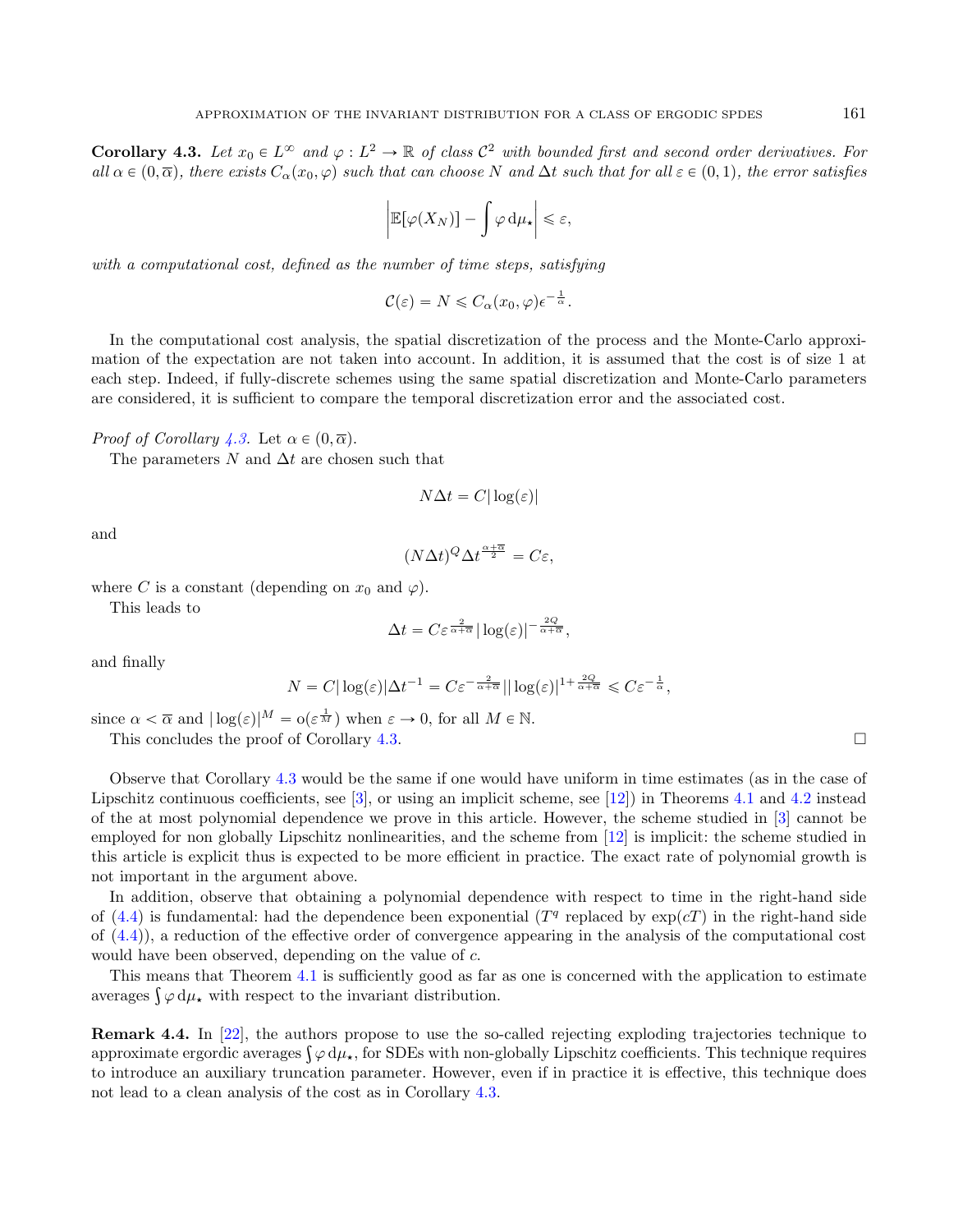**Remark 4.5.** Theorems [4.1](#page-8-1) and [4.2](#page-9-0) hold if one can compute exactly in distribution  $Z(t_n)$  for all  $n \in \mathbb{N}$ , with simpler proofs. This would mean replacing  $Z_n$  defined by [\(2.16\)](#page-5-9) and  $\tilde{Z}(t)$  defined by [\(2.17\)](#page-5-7), by

$$
Z_{n+1} = e^{\Delta t A} Z_n + \int_{t_n}^{t_{n+1}} e^{(t_{n+1} - s)A} dW^{\mathbf{C}}(s)
$$

<span id="page-11-0"></span>and  $\tilde{Z}(t) = Z(t)$ .

# 5. Proof of Theorem [4.1](#page-8-1)

This section is devoted to the proof of the first main result of this article, Theorem [4.1.](#page-8-1)

The value of the time-step size  $\Delta t \in (0, \Delta t_0]$  is fixed, and in the upper bounds obtained below the constants do not depend on  $\Delta t$ .

not depend on  $\Delta t$ .<br>Recall that the process  $(\tilde{X}(t))$ is defined by [\(4.2\)](#page-8-5), and that the auxiliary process  $(\tilde{Z}(t))$ is defined<br> $t \ge 0$ by [\(2.17\)](#page-5-7). Owing to Assumption [2.4,](#page-5-6) one has moment bounds in the  $L^{\infty}$  norm for  $\tilde{Z}(t)$ , uniformly with respect to  $t$ .

<span id="page-11-4"></span>Introduce an auxiliary parameter  $R = \Delta t^{-\kappa}$ , for a sufficiently small  $\kappa$ .

For every  $n \geq 0$ , let  $\Omega_{R,t_n} = {\text{sup}_{0 \leq \ell \leq n} ||X_{\ell}||_{L^{\infty}} \leq R}$ , and to simplify notation let  $\chi_n = \mathbb{1}_{\Omega_{R,t_n}}$  denote the indicator function of the set  $\Omega_{R,t_n}$ . Let also  $\chi_{-1} = 1$ .

Theorem [4.1](#page-8-1) is then an straightforward consequence of Lemmas [5.1](#page-11-1) and [5.2](#page-11-2) stated below.

**Lemma 5.1.** For every  $m \in \mathbb{N}$ , there exists  $C_m \in (0, \infty)$ , such that for all  $T \in (0, \infty)$  and  $x_0 \in L^{\infty}$ , one has

$$
\sup_{\Delta t \in (0,\Delta t_0]} \sup_{0 \le n\Delta t \le T} \mathbb{E}[\chi_{n-1} \|X_n\|_{L^\infty}^m] \le C_m \Big(1 + \|x_0\|_{L^\infty}^{mq^3}\Big). \tag{5.1}
$$

<span id="page-11-3"></span><span id="page-11-1"></span>¯

<span id="page-11-2"></span>**Lemma 5.2.** For every  $m \in \mathbb{N}$ , there exists a polynomial function  $\mathcal{P}_m : \mathbb{R} \to \mathbb{R}$ , such that for all  $T \in (0, \infty)$ and  $x_0 \in L^{\infty}$ , one has

$$
\sup_{\Delta t \in (0,\Delta t_0]} \sup_{0 \le n\Delta t \le T} \mathbb{E}[(1-\chi_n) \|X_n\|_{L^\infty}^m] \le (1+T^m)\mathcal{P}_m(\|x_0\|_{L^\infty}).\tag{5.2}
$$

Note that the moment bound [\(5.1\)](#page-11-3) is uniform with respect to time. The polynomial dependence in the right-hand side of  $(4.4)$  only comes from the use  $(5.2)$ .

Proof of Lemma [5.1.](#page-11-1) Introduce the following auxiliary processes:

$$
\tilde{Z}_{x_0}(t) = e^{\Delta t} A x_0 + \tilde{Z}(t)
$$
\n
$$
\tilde{Y}(t) = \tilde{X}(t) - \tilde{Z}_{x_0}(t) = \int_0^t e^{(t-s)A} \frac{F(X_{\ell(s)})}{1 + \Delta t M_{\ell(s)}} ds
$$
\n
$$
R(t) = \int_0^t e^{(t-s)A} F(\tilde{Y}(s) + \tilde{Z}_{x_0}(t_{\ell(s)})) ds
$$
\n
$$
r(t) = \tilde{Y}(t) - R(t).
$$

First, we claim that for all  $p \in [2, \infty)$  and  $m \in \mathbb{N}$ , one has for all  $0 \leq t \leq t_n$ 

$$
\mathbb{E}[\chi_{n-1} \| r(t) \|_{L^p}^m] \leq C(1 + \| x_0 \|_{L^\infty}^{qm}),
$$

Indeed,  $r(t) = r_1(t) + r_2(t)$  where

$$
r_1(t) = \int_0^t e^{(t-s)A} \frac{-\Delta t M_{\ell(s)}}{1 + \Delta t M_{\ell(s)}} F(X_{\ell(s)}) ds
$$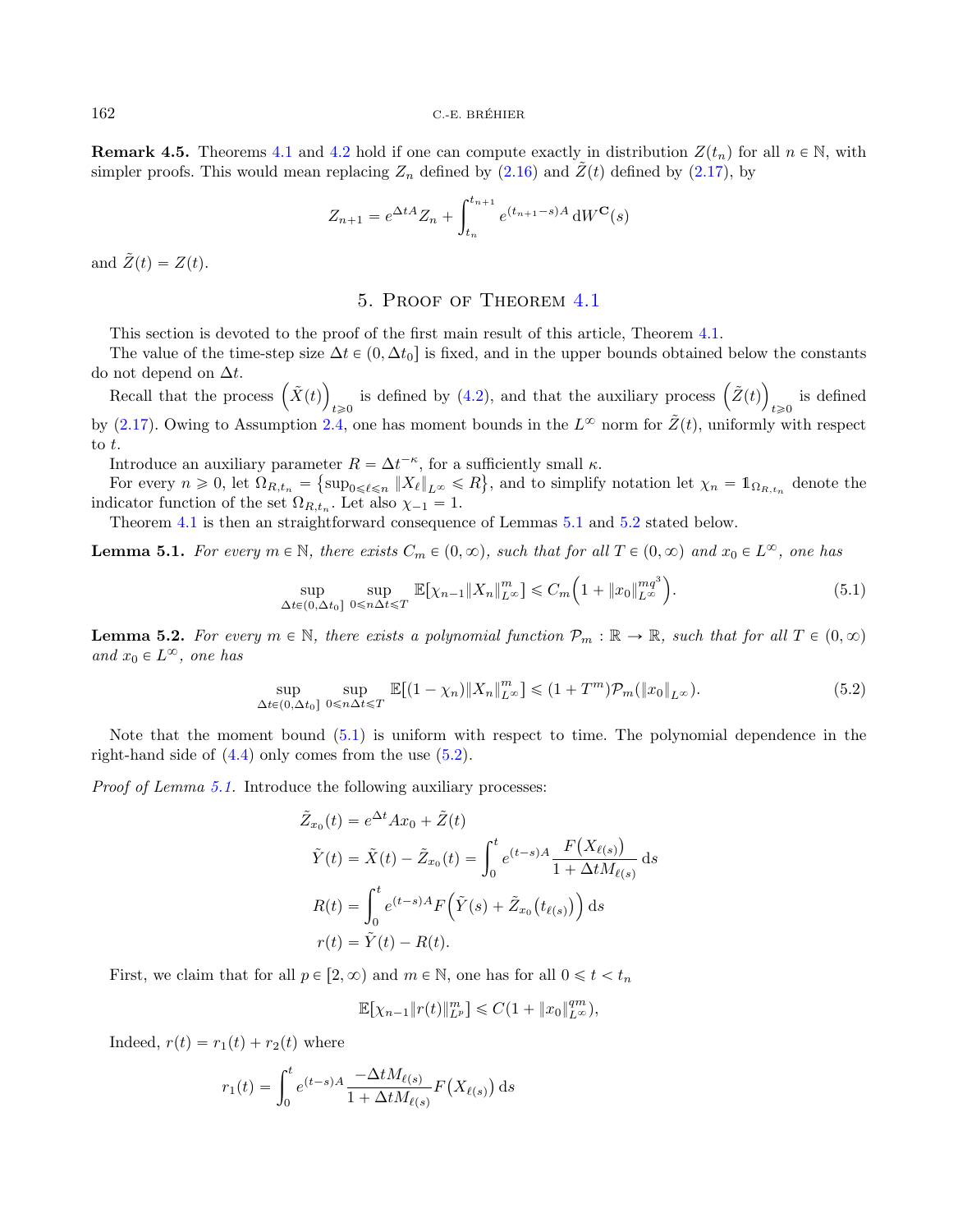$$
r_2(t) = \int_0^t e^{(t-s)A} \Big( F\Big(\tilde{Y}(t_{\ell(s)}) + \tilde{Z}_{x_0}(t_{\ell(s)})\Big) - F\Big(\tilde{Y}(s) + \tilde{Z}_{x_0}(t_{\ell}(s))\Big) \Big) ds.
$$

On the one hand, using  $(2.6)$  and the polynomial growth of  $F$  (Assumption [2.1\)](#page-4-1), one has

$$
\chi_{n-1} \|r_1(t)\|_{L^p} \leq \int_0^t e^{-c(t-s)} \Delta t \|F(X_{\ell(s)})\|_{L^p}^2 ds
$$
  
\n
$$
\leq C \chi_{n-1} \Delta t \int_0^t e^{-c(t-s)} \left(1 + \|X_{\ell(s)}\|_{L^\infty}^{2q}\right) ds
$$
  
\n
$$
\leq C \Delta t \left(1 + R^{2q}\right)
$$
  
\n
$$
\leq C,
$$

using  $R = \Delta t^{-\kappa}$  with  $\kappa < 2q$ .

On the other hand, using the polynomial growth of  $F$  (Assumption [2.1\)](#page-4-1) and Hölder's inequality, one obtains

$$
\|F(\tilde{Y}(t_{\ell(s)}) + \tilde{Z}(t_{\ell(s)}) - F(\tilde{Y}(s) + \tilde{Z}(t_{\ell}(s)))\|_{L^p} \n\leq C \|\tilde{Y}(t_{\ell(s)}) - \tilde{Y}(s)\|_{L^{2p}} \left(1 + \|\tilde{Y}(t_{\ell(s)})\|_{L^{2pq}}^q + \|\tilde{Y}(s)\|_{L^{2pq}}^q + \|\tilde{Z}_{x_0}(t_{\ell(s)})\|_{L^{\infty}}^q\right).
$$

Then, using  $(2.6)$ , one has for all  $t \in [0, t_n]$ 

$$
\begin{split} \left(\mathbb{E}[\chi_{n-1}\|r_2(t)\|_{L^p}^m]\right)^{\frac{1}{m}} &\leq C \int_0^t e^{-c(t-s)} \Big(\mathbb{E}\Big[\chi_{n-1}\Big|F\Big(\tilde{Y}\big(t_{\ell(s)}\big)+\tilde{Z}\big(t_{\ell(s)}\big)\Big)-F\Big(\tilde{Y}(s)+\tilde{Z}_{x_0}(t_{\ell}(s))\Big)\Big\|_{L^p}^m\Big]\Big)^{\frac{1}{m}}\,\mathrm{d}s\\ &\leq C \int_0^t e^{-c(t-s)}\mathcal{M}_1(s)\mathcal{M}_2(s)\,\mathrm{d}s \end{split}
$$

where

$$
\mathcal{M}_1(s) = \left( \mathbb{E} \left[ \chi_{n-1} \middle\| \tilde{Y}(t_{\ell(s)}) - \tilde{Y}(s) \middle\|_{L^{2p}}^{2m} \right] \right)^{\frac{1}{2m}} \n\mathcal{M}_2(s) = 1 + \left( \mathbb{E} \left[ \chi_{n-1} \middle\| \tilde{Y}(t_{\ell(s)}) \middle\|_{L^{2pq}}^{2qm} \right] \right)^{\frac{1}{2m}} + \left( \mathbb{E} \left[ \chi_{n-1} \middle\| \tilde{Y}(s) \middle\|_{L^{2pq}}^{2qm} \right] \right)^{\frac{1}{2m}} + \left( \mathbb{E} \left[ \left\| \tilde{Z}_{x_0}(s) \middle\|_{L^{\infty}}^{2qm} \right] \right)^{\frac{1}{2m}}.
$$

To treat the first factor, let  $s \in [t_k, t_{k+1})$ , with  $k \le n-1$ , and let  $\epsilon \in (0, 1)$ . Using  $(2.3)$ , one has

$$
\left\|\tilde{Y}(s) - \tilde{Y}(t_{\ell(s)})\right\|_{L^{2p}} \leq \left\|\left(e^{(t-t_k)A} - I\right)\tilde{Y}(t_k)\right\|_{L^{2p}} + \left\|\int_{t_k}^s e^{(s-r)A} \frac{F(X_k)}{1 + \Delta t M_k} dr\right\|_{L^{2p}}
$$
  

$$
\leq C_{\epsilon} \Delta t^{\alpha} \left\|(-A)^{\alpha} \tilde{Y}(t_k)\right\|_{L^{2p}} + C \Delta t \|F(X_k)\|_{L^{\infty}},
$$

where  $\alpha \in (0, 1)$ .

Using  $(2.2)$ , one obtains

$$
\chi_{n-1} \left\| (-A)^{\alpha} \tilde{Y}(t_k) \right\|_{L^{2p}} \leq C_{\alpha} \chi_{n-1} \int_0^t e^{-c(t-s)} (t-s)^{-\alpha} \left\| F(X_{\ell(s)}) \right\|_{L^{2p}} ds \leq C(1+R^q),
$$

which gives

$$
\mathcal{M}_1(s) \leq C\Delta t^{\alpha} (1 + R^q).
$$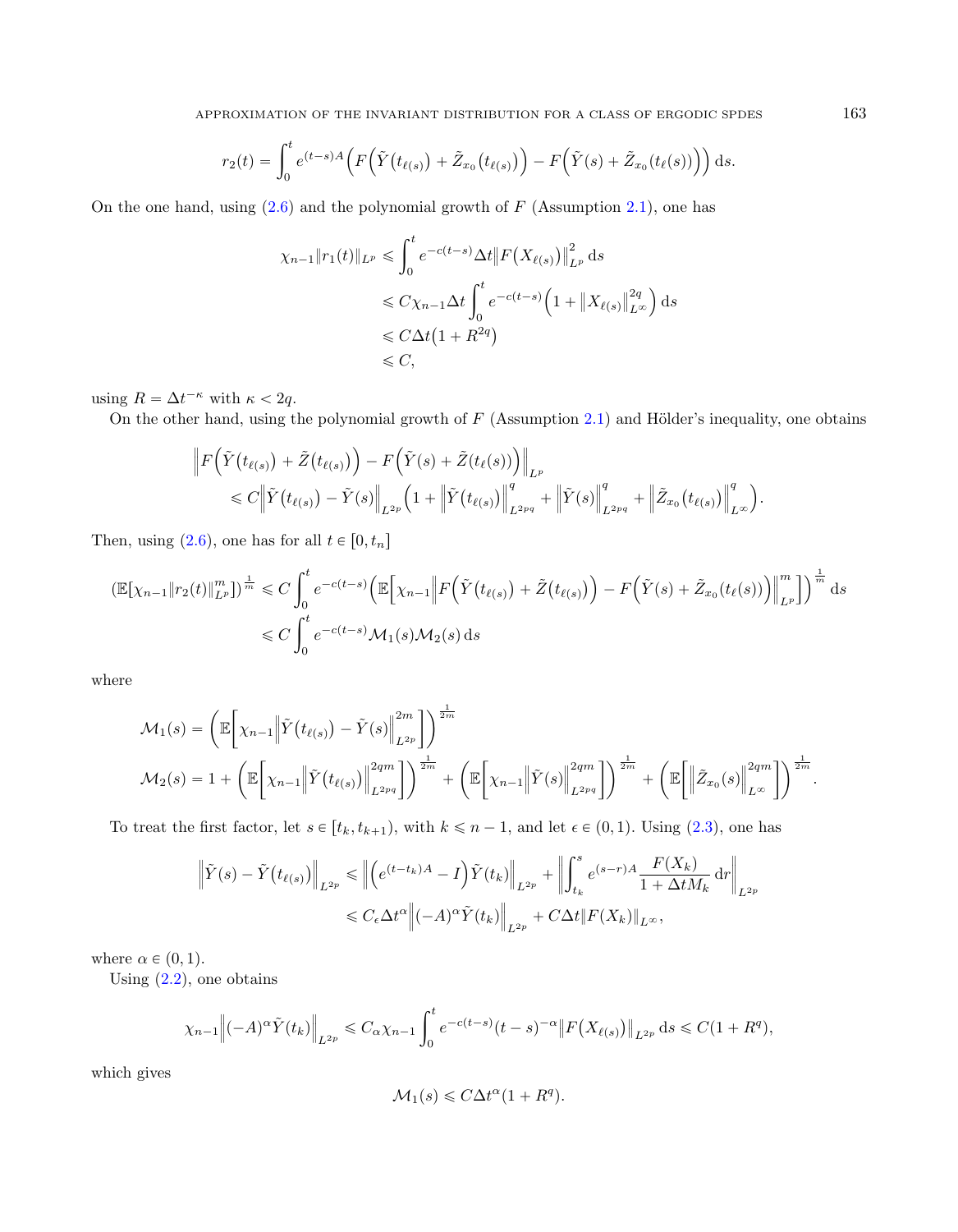To treat the second factor, note that  $\Big(\mathbb{E}\Big)$  $\int \Biggl\|\tilde{Z}_{x_0}(s)$  $\parallel^{2qm}$  $L^{\infty}$  $\int \sqrt{\frac{1}{2m}} \leq C + ||x_0||_{L^{\infty}}^q$ , using the moment bound assumption for  $\tilde{Z}$  (Assumption [2.4\)](#page-5-6). In addition, using [\(2.6\)](#page-3-5), one has for  $s < t_n$ 

$$
\chi_{n-1} \|\tilde{Y}(s)\|_{L^p} \le \chi_{n-1} \int_0^s e^{-c(s-r)} \|F(X_{\ell(r)})\|_{L^\infty} ds
$$
  
 $\le C(1+R^q),$ 

thus, one has for all  $0 \leq s \leq t_n$ 

$$
\mathcal{M}_2(s) \leqslant C\Big(1 + R^{q^2}\Big) + C\|x_0\|_{L^\infty}^q.
$$

Choosing  $R = \Delta t^{-\kappa}$  with sufficiently small  $\kappa$  then gives the upper bound  $\mathcal{M}_1(s)\mathcal{M}_2(s) \leq C$ , for all  $s \in [0, t_n)$ , for some  $C \in (0, \infty)$ , and

$$
\left(\mathbb{E}[\chi_{n-1} \|r_1(t)\|_{L^p}^m]\right)^{\frac{1}{m}} + \left(\mathbb{E}[\chi_{n-1} \|r_2(t)\|_{L^p}^m][\chi_{n-1} \|r_2(t)\|_{L^p}^m]\right)^{\frac{1}{m}} \leq C(1 + \|x_0\|_{L^\infty}^q),
$$

for all  $t \in [0, t_n)$ . As a consequence, this concludes the proof of the claim.

Second, observe that

$$
\frac{\mathrm{d}R(t)}{\mathrm{d}t} = AR(t) + F\Big(R(t) + r(t) + \tilde{Z}_{x_0}\big(t_{\ell(t)}\big)\Big).
$$

Using condition  $(2.13)$  (Assumption [2.2\)](#page-4-2) and Young's inequality, one obtains

$$
\frac{1}{q}\frac{\mathrm{d}\|R(t)\|_{L^q}^q}{\mathrm{d}t} \leqslant -\frac{\gamma}{2} \|R(t)\|_{L^q}^q + C \Big\|F\Big(r(t) + \tilde{Z}_{x_0}\big(t_{\ell(t)}\big)\Big)\Big\|_{L^q}^{q^2},
$$

and as a consequence one has for all  $t \in [0, t_n]$ ,

$$
\chi_{n-1} \|R(t)\|_{L^q}^q \leq C \int_0^t e^{-q\frac{\gamma}{2}(t-s)} \bigg(1+\chi_{n-1} \|r(s)\|_{L^{q^2}}^{q^2} + \left\|\tilde{Z}_{x_0}(t_{\ell(s)})\right\|_{L^\infty}^{q^2}\bigg) ds.
$$

Using the moment bound proved above for  $r(s)$  and Assumption [2.4,](#page-5-6) one obtains for all  $t \in [0, t_n]$ 

$$
\left(\mathbb{E}[\chi_{n-1} \| R(t) \|_{L^q}^m]\right)^{\frac{1}{m}} \leqslant C(1 + \|x_0\|_{L^\infty}^q).
$$

Finally, since  $\tilde{X}(t) = \tilde{Y}(t) + \tilde{Z}_{x_0}(t) = r(t) + R(t) + \tilde{Z}_{x_0}(t)$ , one obtains for all  $0 \le t \le t_n$ 

$$
\left(\mathbb{E}\bigg[\chi_{n-1}\bigg\|\tilde{X}(t)\bigg\|_{L^q}^m\bigg]\right)^{\frac{1}{m}} \leqslant C\Big(1+\|x_0\|_{L^\infty}^{q^2}\Big).
$$

It remains to prove the moment bound for the  $L^{\infty}$  norm instead of the  $L^{q}$  norm. This is obtained as follows: using [\(2.5\)](#page-3-3), for all  $t \in [0, t_n]$ , one has

$$
\left(\mathbb{E}\Big[\chi_{n-1}\Big\|\tilde{X}(t)\Big\|_{L^{\infty}}^m\Big]\right)^{\frac{1}{m}} \leqslant \|e^{tA}x_0\|_{L^{\infty}} + C\int_0^t e^{-c(t-s)}(t-s)^{-\frac{1}{2}}\left(\mathbb{E}\big[\chi_{n-1}\big\|F\big(X_{\ell(s)}\big)\big\|_{L^1}^m\big]\right)^{\frac{1}{m}}\mathrm{d}s + \left(\mathbb{E}\Big[\Big\|\tilde{Z}(t)\Big\|_{L^{\infty}}^m\Big]\right)^{\frac{1}{m}}
$$
\n
$$
\leqslant C + \|x_0\|_{L^{\infty}} + C\int_0^t e^{-c(t-s)}(t-s)^{-\frac{1}{2}}\left(\mathbb{E}\big[\chi_{n-1}\big\|X_{\ell(s)}\big\|_{L^q}^{qm}\big]\right)^{\frac{1}{m}}\mathrm{d}s
$$
\n
$$
\leqslant C\left(1 + \|x_0\|_{L^{\infty}}^{q^3}\right).
$$

This concludes the proof of Lemma [5.1.](#page-11-1)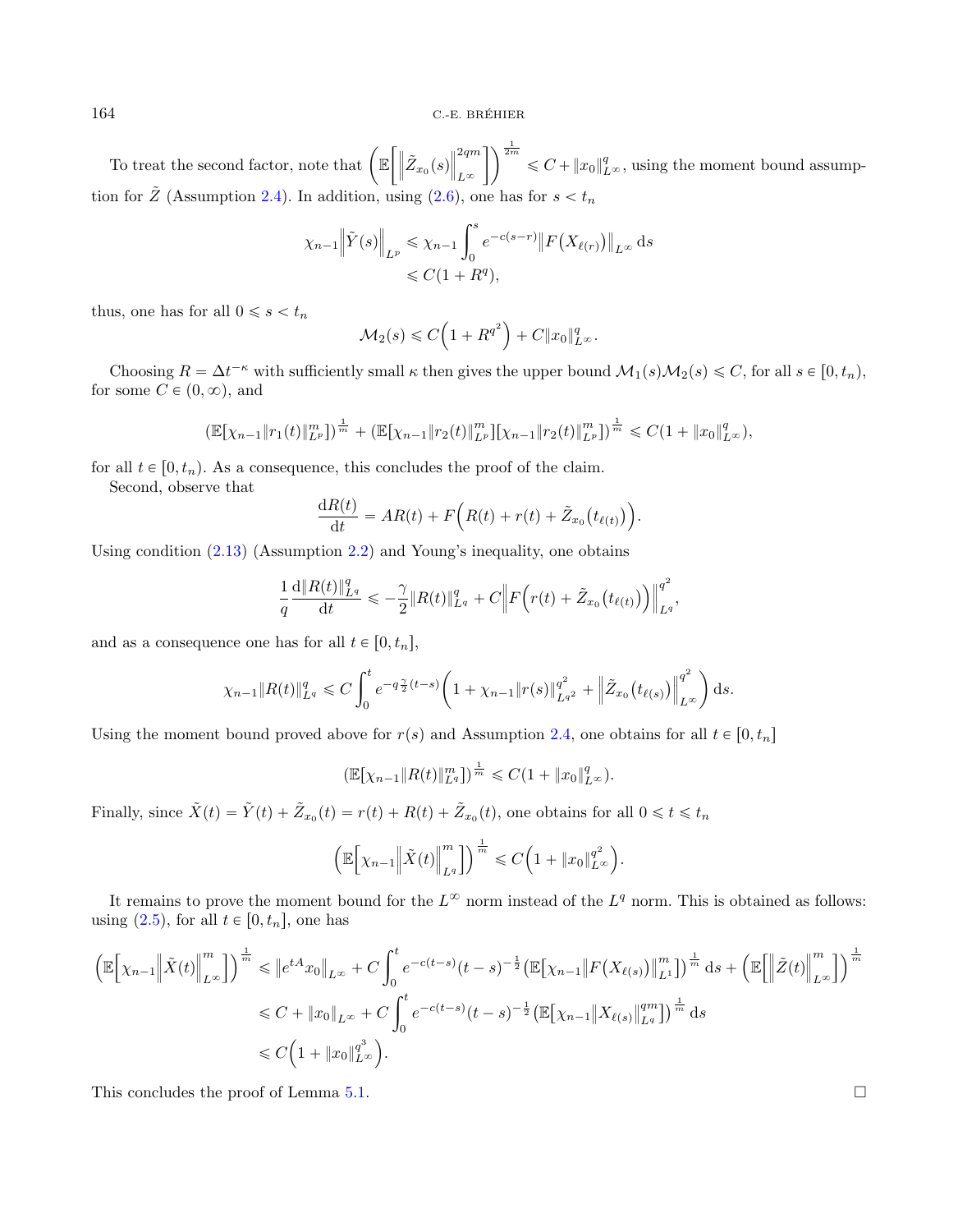*Proof of Lemma [5.2.](#page-11-2)* Recall that  $\chi_n = \mathbb{1}_{\Omega_{R,t_n}}$ , with  $\Omega_{R,t_n}$  $\sup_{0\leq \ell \leq n}$   $\|X_{\ell}\|_{L^{\infty}} \leq R$ ( and  $\chi_{-1} = 1$ . As a consequence, one has

$$
1 - \chi_n = 1_{\Omega_{R,t_n}^c} = 1_{\Omega_{R,t_{n-1}}^c} + 1_{\Omega_{R,t_{n-1}}} 1_{\|X_n\|_{L^\infty} > R}
$$
  
= 
$$
1 - \chi_{n-1} + \chi_{n-1} 1_{\|X_n\|_{L^\infty} > R}.
$$

One thus obtains the equality

$$
1 - \chi_n = \sum_{\ell=0}^n \chi_{\ell-1} 1 \mathbb{1}_{\|X_{\ell}\|_{L^{\infty}}} > R.
$$

Let  $p \in \mathbb{N}$ . Using Minkowksi, Cauchy–Schwarz and Markov inequalities, one obtains

$$
\begin{split} \left( \mathbb{E}[(1 - \chi_n) \|X_n\|_{L^{\infty}}^m] \right)^{\frac{1}{m}} &\leq \sum_{\ell=0}^n \left( \mathbb{E}[\chi_{\ell-1} \mathbb{1}_{\|X_{\ell}\|_{L^{\infty}} > R} \|X_n\|_{L^{\infty}}^m] \right)^{\frac{1}{m}} \\ &\leq \sum_{\ell=0}^n \left( \mathbb{E}[\|X_n\|_{L^{\infty}}^{2m}]\right)^{\frac{1}{2m}} \left( \mathbb{E}\left[\chi_{\ell-1} \frac{\|X_{\ell}\|_{L^{\infty}}^{\theta}}{R^{\theta}}\right] \right)^{\frac{1}{2m}}, \end{split}
$$

where  $\theta \in \mathbb{N}$  is chosen below.

On the one hand, by construction of the tamed Euler scheme and using [\(2.4\)](#page-3-7) and Assumption [2.3,](#page-5-0) one has

$$
\left\| \tilde{X}(t) \right\|_{L^{\infty}} \leqslant \left\| x_0 \right\|_{L^{\infty}} + C \int_0^t e^{-c(t-s)} (t-s)^{-\frac{1}{4}} \frac{\left\| f(X_{\ell(s)}) \right\|_{L^2}}{1 + \Delta t \| f(X_{\ell(s)}) \|_{L^2}} ds + \|Z(t)\|_{L^{\infty}}
$$
  

$$
\leqslant \| x_0 \|_{L^{\infty}} + \frac{C}{\Delta t} + \|Z(t)\|_{L^{\infty}}
$$

thus

$$
\left(\mathbb{E}\bigg[\left\|X_n\right\|^{2m}\bigg]\right)^{\frac{1}{2m}} \leqslant C\bigg(1+\left\|x_0\right\|_{L^\infty}+\frac{1}{\Delta t}\bigg).
$$

On the other hand, applying Lemma [5.1](#page-11-1) yields for all  $\ell \geq 0$ 

$$
\mathbb{E}\Big[\chi_{\ell-1}||X_{\ell}||_{L^{\infty}}^{\theta}\Big]\leqslant C\Big(1+\|x_0\|_{L^{\infty}}^{\theta q^3}\Big).
$$

Gathering the estimates yields

$$
\left(\mathbb{E}[(1-\chi_n)\|X_n\|^m]\right)^{\frac{1}{m}} \leq C\frac{T}{\Delta t}\left(1+\|x_0\|_{L^\infty}+\frac{1}{\Delta t}\right)\left(1+\|x_0\|_{L^\infty}^{\theta q^3}\right)R^{-\frac{\theta}{2m}}.
$$

Since  $R = \Delta t^{-\kappa}$ , it suffices to choose  $\frac{\theta \kappa}{2m} > 2$  in order to obtain [\(5.2\)](#page-11-4).

This concludes the proof of Lemma  $\frac{2m}{5.2}$ .

We are now in position to provide the proof of Theorem [4.1.](#page-8-1)

*Proof of Theorem [4.1.](#page-8-1)* Since  $X_n = \chi_n X_n + (1 - \chi_n) X_n$ , combining Minkowskii's inequality with [\(5.1\)](#page-11-3) and [\(5.2\)](#page-11-4) gives

$$
\sup \sup_{0 \le n \le N} \left( \mathbb{E}[\|X_n\|_{L^\infty}^m] \right)^{\frac{1}{m}} \le C_m (1 + N \Delta t) \mathcal{P}_m(\|x_0\|_{L^\infty}).
$$

This concludes the proof of [\(4.3\)](#page-9-3). It remains to prove [\(4.4\)](#page-9-2).

Using the notation from the proof of Lemma [5.1,](#page-11-1) one has  $\tilde{X}(t) = \tilde{Y}(t) + \tilde{Z}_{x_0}(t)$ , with

$$
\tilde{Y}(t) = \int_0^t e^{(t-s)A} \frac{F(X_{\ell(s)})}{1 + \Delta t M_{\ell(s)}} ds.
$$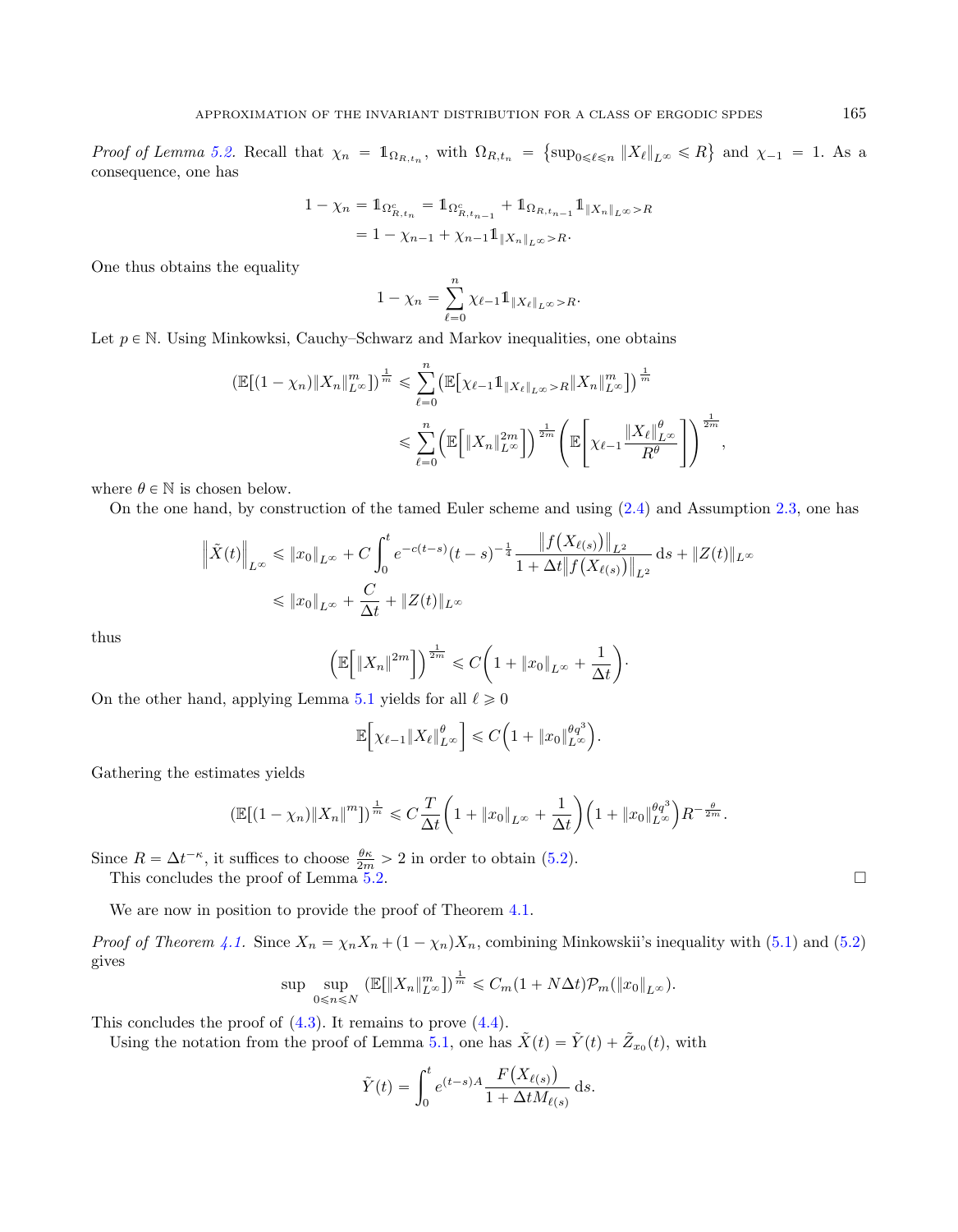Using  $(2.4)$ , one has, for all  $t \in [0, T]$ 

$$
\|\tilde{Y}(t)\|_{L^{\infty}} \leq C \int_0^t e^{-c(t-s)} (t-s)^{-\frac{1}{2}} \|F(X_{\ell(s)})\|_{L^2} ds
$$
  

$$
\leq C \int_0^t e^{-c(t-s)} (t-s)^{-\frac{1}{2}} (1 + \|X_{\ell(s)}\|_{L^{\infty}}^q) ds.
$$

Using the moment bound for  $X_n$  above, with  $n\Delta t \leq N\Delta t \leq T$ , one obtains

$$
\sup_{0\leqslant t\leqslant T}\,\left(\mathbb{E}\!\left[\left\|\tilde{Y}(t)\right\|_{L^\infty}^m\right]\right)^{\frac{1}{m}}\leqslant (1+T^q)\mathcal{P}_m(\|x_0\|_{L^\infty}),
$$

<span id="page-15-0"></span>and combining this with [\(2.7\)](#page-3-4) with Assumption [2.4](#page-5-6) concludes the proof of [\(4.4\)](#page-9-2) and of Theorem [4.1.](#page-8-1)  $\Box$ 

# 6. Proof of Theorem [4.2](#page-9-0)

This section is devoted to the proof of the second main result of this article. The approach is based on the analysis of the weak error of the numerical scheme, where the dependence with respect to the final time  $T = N\Delta t$  is carefully mentioned.

The weak error analysis uses the Kolmogorov equation approach, like for instance in [\[3\]](#page-23-1). Some important regularity properties are given in Section [6.1](#page-15-1) below. A few auxiliary results concerning spatial and temporal regularity of  $Z(t)$  and  $Y(t)$  are stated and proved in Section [6.2.](#page-18-0) Finally, weak error estimates are proved in Section [6.3.](#page-19-0)

All the computations and statements hold rigorously using suitable approximations: the nonlinearity may be replaced by a globally Lipschitz continuous approximation and the noise may be truncated. The objective is to prove that bounds hold independently of the approximation parameters. This is a standard approach in the analysis of Kolmogorov equations and weak error in infinite dimension: for instance, like in [\[5\]](#page-23-5), one may consider an approximate stochastic evolution equation of the type

$$
dX^{\delta,\tau,J}(t) = AX^{\delta,\tau,J} dt + e^{\delta A} F_{\tau}\left(X^{\delta,\tau,J}(t)\right) dt + e^{\delta A} \tilde{P}_J dW^{\mathbf{C}}(t),
$$

<span id="page-15-2"></span>where  $\delta > 0$ ,  $F_{\tau}(x) = \frac{1}{\tau} (\Phi_{\tau}(x) - x)$  where  $\tau > 0$  and  $(\Phi_t)_{t \geq 0}$  the flow associated with the ordinary differential where  $v > 0$ ,  $r_{\tau}(x) = \frac{1}{\tau} (\mathbf{\Psi}_{\tau}(x))$ <br>equation  $\dot{z} = F(z)$ , and  $\tilde{P}_J = \sum_{i=1}^{J}$  $_{j=1}^{J} \langle \cdot, \tilde{e}_j \rangle \tilde{e}_j, J \in \mathbb{N}$ , is an orthogonal projection with finite rank. The noise is then finite dimensional,  $F_{\tau}$  is Lipschitz continuous, and  $e^{\delta A}$  is regularizing, so that all the computations make sense. In the estimates, the parameters  $\delta, \tau, J$  do not appear and it suffices to pass to the limit  $\delta \to 0, \tau \to 0, J \to \infty$ to get results for the model of interest and its numerical approximation. In order to simplify the notation, the approximation parameters are omitted in the sequel. In [\[3\]](#page-23-1), a spectral Galerkin approximation is used but this is not convenient here since we deal with  $L^p$  norms, with  $p > 2$ .

# <span id="page-15-1"></span>6.1. Regularity results for the Kolmogorov equation

Let  $\varphi: L^2 \to \mathbb{R}$  be a function of class  $\mathcal{C}^2$ . Define

$$
u(t,x) = \mathbb{E}[\varphi(X^x(t))],
$$

for all  $t \geq 0$  and  $x \in L^q$ , where  $(X^x(t))_{t \geq 0}$  is the solution with initial condition  $X^x(0) = x$ .

Several properties of  $u$  are employed in the weak error analysis. First,  $u$  is solution of the Kolmogorov equation

$$
\partial_t u(t,x) = \mathcal{L}u(t,x) = Du(t,x) \cdot (Ax + F(x)) + \frac{1}{2} \sum_{j \in \mathbb{N}} c_j D^2 u(t,x) \cdot (\tilde{e}_j, \tilde{e}_j), \tag{6.1}
$$

with initial condition  $u(0, \cdot) = \varphi$ , where  $Du(t, x)$  and  $D^2u(t, x)$  are the first and second order derivatives of  $u(t, x)$  with respect to the variable x.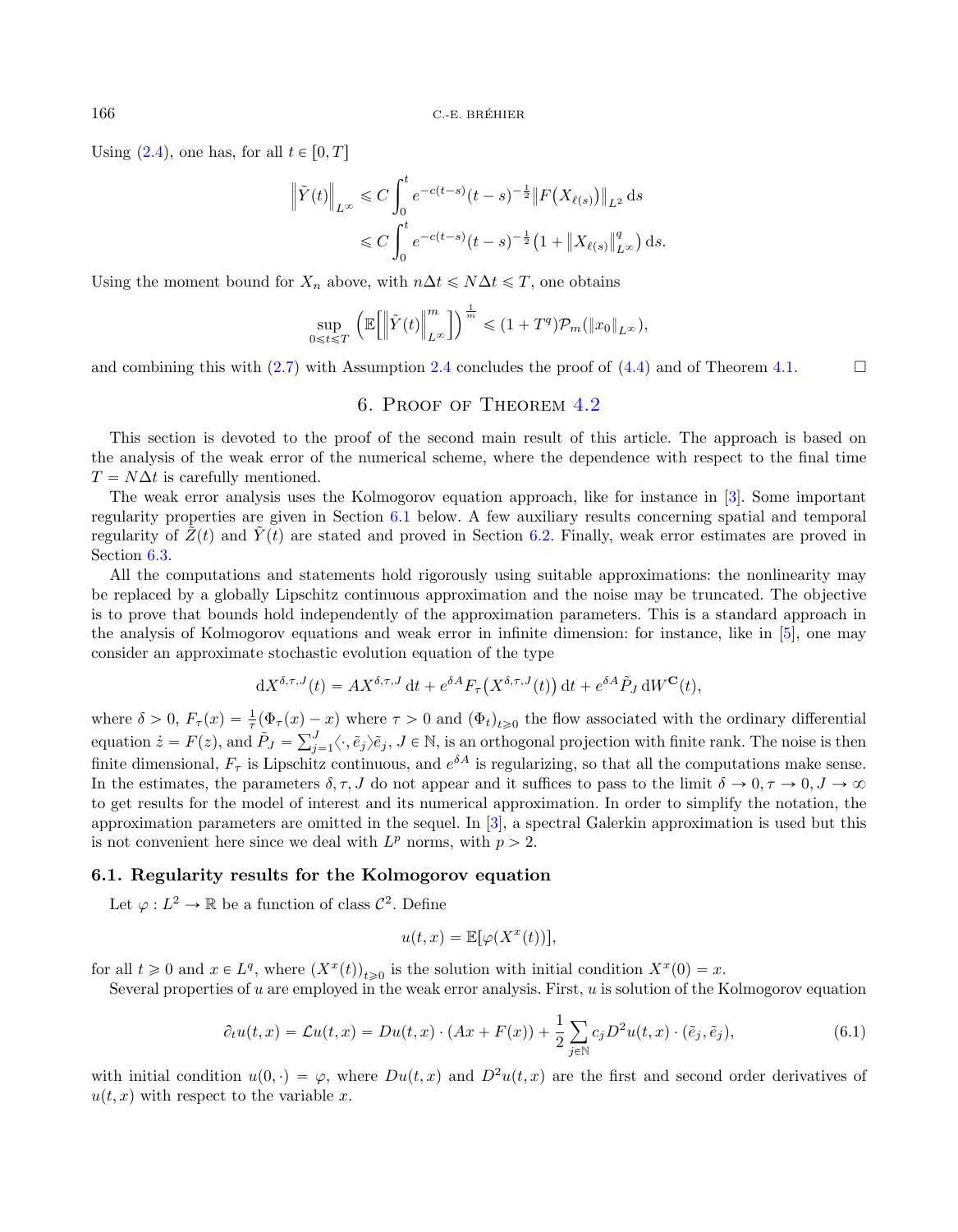Second, one has for all  $T \geq 0$  and all  $x \in L^q$ ,

<span id="page-16-1"></span>
$$
\left| u(T, x) - \int \varphi \, \mathrm{d}\mu_{\star} \right| \leqslant C(\varphi) e^{-\gamma T} (1 + \|x\|_{L^q}). \tag{6.2}
$$

Finally, some regularity properties for the spatial derivatives are instrumental in the weak error analysis below. Proposition [6.1](#page-16-0) is a variant of existing results: see  $[3, 6]$  $[3, 6]$  $[3, 6]$  for the Lipschitz case. See also  $[5, 11]$  $[5, 11]$  $[5, 11]$  for the treatment of polynomial nonlinearities, for estimates with  $t \leq T$ .

<span id="page-16-0"></span>**Proposition 6.1.** There exists  $c \in (0, \infty)$ , such that the following holds. First, for all  $\alpha \in [0, 1)$ , there exists  $C_{\alpha} \in (0, \infty)$  such that for all  $t > 0$ ,  $x \in L^{\infty}$  and  $h \in L^2$ , one has

$$
|Du(t,x)\cdot h|\leqslant C_{\alpha}\Big(1+\|x\|_{L^{\infty}}^{q1_{\alpha}>0}\Big)e^{-ct}\min(t,1)^{-\alpha}\big\|(-A)^{-\alpha}h\big\|_{L^{2}}.
$$

Moreover, for all  $\beta_1, \beta_2 \in [0, 1)$ , such that  $\beta_1 + \beta_2 < 1$ , there exists  $C_{\beta_1, \beta_2} \in (0, \infty)$  such that for all  $t > 0$ ,  $x \in L^{\infty}$  and  $h_1, h_2 \in L^2$ , one has

$$
\left|D^2u(t,x)\cdot(h_1,h_2)\right|\leq C_{\beta_1,\beta_2}\Big(1+\|x\|_{L^\infty}^{Q(\alpha_1,\alpha_2)}\Big)e^{-ct}\min(t,1)^{-\beta_1-\beta_2}\|(-A)^{-\beta_1}h_1\|_{L^2}\|(-A)^{-\alpha_2}h_2\|_{L^2}.
$$

with  $Q(\alpha_1, \alpha_2) = q + q \mathbb{1}_{\alpha_1 > 0} + \mathbb{1}_{\alpha_2 > 0}$ .

*Proof of Proposition [6.1.](#page-16-0)* The first and second order derivatives of  $u(t, \cdot)$  are expressed as

$$
Du(t,x)\cdot h = \mathbb{E}\big[D\varphi(X^x(t))\cdot\eta^h(t)\big]
$$
  

$$
D^2u(t,x)\cdot(h_1,h_2) = \mathbb{E}\big[D\varphi(X^x(t))\cdot\zeta^{h_1,h_2}(t)\big] + \mathbb{E}\big[D^2\varphi(X^x(t))\cdot\big(\eta^{h_1}(t),\eta^{h_2}(t)\big)\big],
$$

where the processes  $(\eta^h(t))$  $\sum_{t\geqslant 0}$  and  $\left(\zeta^{h_1,h_2}(t)\right)$  $t \geq 0$  are solutions of

$$
\frac{d}{dt}\eta^{h}(t) = (A + F'(X^{x}(t)))\eta^{h}(t)
$$
\n
$$
\frac{d}{dt}\zeta^{h_{1},h_{2}}(t) = (A + F'(X^{x}(t)))\zeta^{h_{1},h_{2}}(t) + F''(X^{x}(t))\eta^{h_{1}}(t)\eta^{h_{2}}(t),
$$

with initial conditions  $\eta^h(0) = h$  and  $\zeta^{h_1,h_2}(0) = 0$ .

In the computations below, the values of  $C$  and  $c$  may change from line to line.

Introduce the family of operators  $(\Theta(t, s))_{t \geq s \geq 0}$ , such that for all  $h \in L^2$ 

$$
\frac{\mathrm{d}}{\mathrm{d}t}\Theta(t,s)h = \left(A + F'(X^x(t))\right)\Theta(t,s)h, \quad t \geq s, \quad \Theta(s,s)h = h.
$$

Using the condition  $(2.13)$ , one has

$$
\frac{1}{2}\frac{\mathrm{d}\|\Theta(t,s)h\|_{L^2}^2}{\mathrm{d}t}\leqslant -\gamma\|\Theta(t,s)\|_{L^2}^2,
$$

thus  $\|\Theta(t,s)h\|_{L^2} \leqslant e^{-\gamma(t-s)}\|h\|_{L^2}$  for all  $t \geqslant s \geqslant 0$ . This yields the result for  $\alpha = 0$ .

To treat the case  $\alpha > 0$ , introduce the auxiliary operators  $\tilde{\Theta}(t,s) = \Theta(t,s) - e^{(t-s)A}$  for all  $t \geq s$  (see [\[5\]](#page-23-5)). Then one has

$$
\frac{\mathrm{d}}{\mathrm{d}t}\tilde{\Theta}(t,s)h = (A + F'(X^x(t)))\tilde{\Theta}(t,s)h + F'(X^x(t)e^{(t-s)A}h,
$$

with  $\Theta(s, s)h = 0$ . Applying a Duhamel type formula yields

$$
\tilde{\Theta}(t,s)h = \int_s^t \Theta(t,r) \Big( F'(X^x(r)) e^{(r-s)A} h \Big) dr.
$$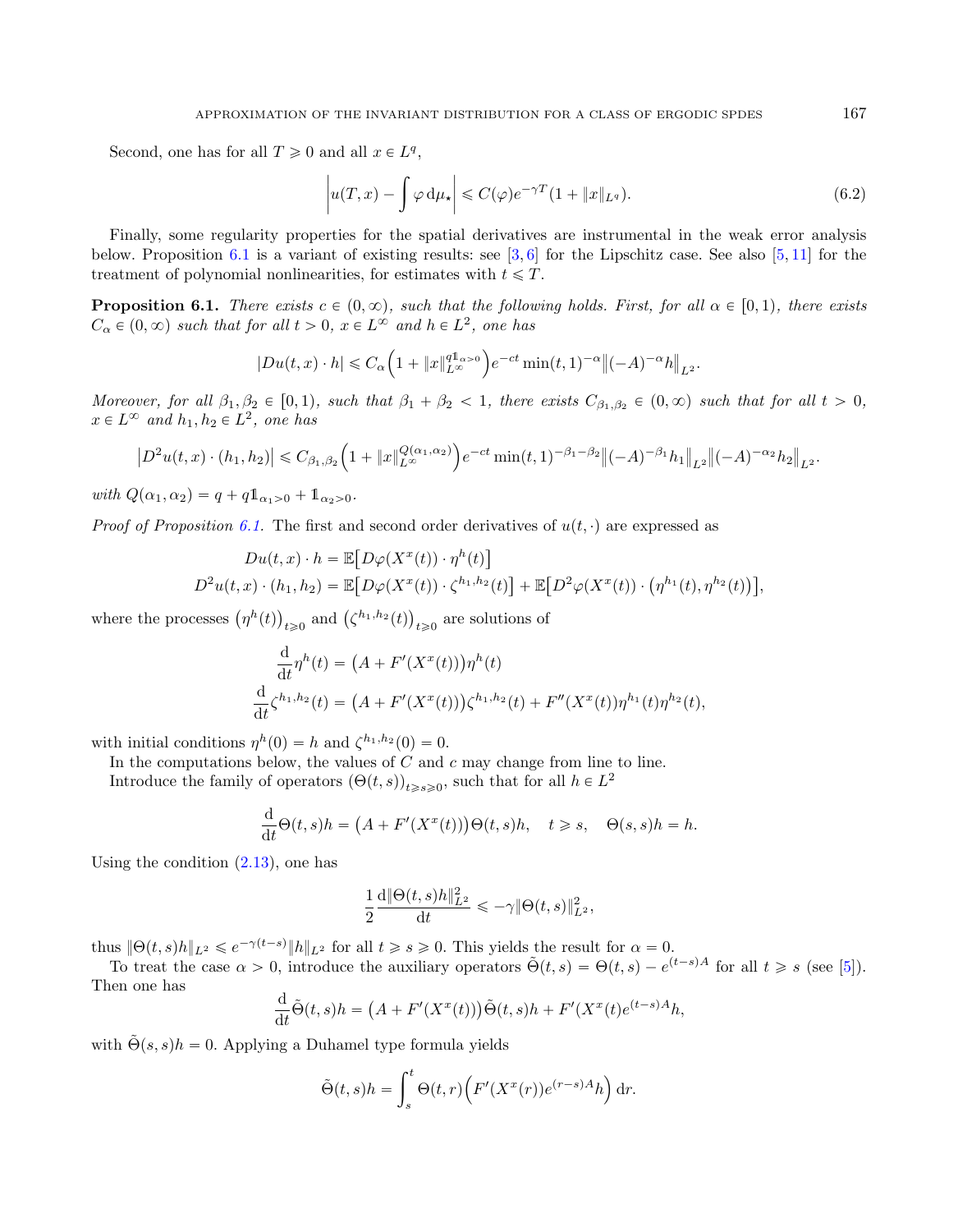Using the result when  $\alpha = 0$ , the polynomial growth of F' (Assumption [2.1\)](#page-4-1) and the inequality [\(2.2\)](#page-3-1), one obtains

$$
\|\tilde{\Theta}(t,s)h\|_{L^{2}} \leq \int_{s}^{t} e^{-\gamma(t-r)} \|F'(X^{x}(r))\|_{L^{\infty}} \|e^{(r-s)A}h\|_{L^{2}} dr
$$
  

$$
\leq C \int_{s}^{t} e^{-\gamma(t-r)} (1 + \|X^{x}(r)\|_{L^{\infty}}^{q}) e^{-c(r-s)A}(r-s)^{-\alpha} dr \|(-A)^{-\alpha}h\|_{L^{2}},
$$

where  $c \in (0, \gamma) > 0$ . Using moment estimates (see Prop. [3.1\)](#page-6-2) and Jensen's inequality, one obtains

$$
\Big(\mathbb{E}\Big[\tilde{\Theta}(t,s)h\|_{L^2}^{m}\Big]\Big)^{\frac{1}{m}}\leqslant Ce^{-c'(t-s)}(1+\|x_0\|_{L^\infty}^q)\big\|(-A)^{-\alpha}h\big\|_{L^2}.
$$

Since  $\Theta(t, s) = \tilde{\Theta}(t, s) + e^{(t-s)A}$ , one finally obtains

$$
\left(\mathbb{E}[\Theta(t,s)h\|_{L^2}^m]\right)^{\frac{1}{m}} \leqslant Ce^{-c(t-s)}\min(t-s,1)^{-\alpha}(1+\|x_0\|_{L^\infty}^q)\left\|(-A)^{-\alpha}h\right\|_{L^2}.
$$

Since  $\eta^h(t) = \Theta(t, 0)h$ , this gives the result when  $\alpha \in (0, 1)$  for the first-order derivative.

It remains to deal with the second-order derivative. On the one hand, since  $\varphi$  is of class  $\mathcal{C}^2$  with bounded second-order derivative, applying Cauchy–Schwarz inequality and the result above yields

$$
\begin{split} \left| \mathbb{E} \big[ D^2 \varphi(X^x(t)) \cdot \left( \eta^{h_1}(t) \right), \eta^{h_2}(t) \big] \right| &\leq C \Big( \mathbb{E} \Big[ \big\| \eta^{h_1}(t) \big\|_{L^2}^2 \Big] \Big)^{\frac{1}{2}} \big( \mathbb{E} \big[ \eta^{h_2}(t) \big\|_{L^2}^2 \big] \big)^{\frac{1}{2}} \\ &\leq C \Big( \mathbb{E} \Big[ \big\| \Theta(t,0) h_1 \big\|_{L^2}^2 \Big] \Big)^{\frac{1}{2}} \big( \mathbb{E} \big[ \Theta(t,0) h_2 \big\|_{L^2}^2 \big] \big)^{\frac{1}{2}} \\ &\leq C e^{-2ct} t^{-\alpha_1 - \alpha_2} \Big( 1 + \|x_0\|_{L^\infty}^{q 1_{\alpha_1} > 0} + 1_{\alpha_2 > 0} \Big) \big\| (-A)^{-\alpha_1} h_1 \big\|_{L^2} \big\| (-A)^{-\alpha_2} h_2 \big\|_{L^2} . \end{split}
$$

On the other hand, a Duhamel type formula yields the equality

$$
\zeta^{h_1, h_2}(t) = \int_0^t \Theta(t, s) \big( F''(X^x(s)) \eta^{h_1}(t) \eta^{h_2}(t) \big) \, ds.
$$

Let  $\kappa \in$  $(\frac{1}{4}, 1)$ Ï. , such that inequality [\(2.8\)](#page-3-2) holds. By a duality argument, one has  $\|(-A)^{-\kappa} \cdot \|_{L^2} \leq C_{\kappa} \|\cdot\|_{L^1}$ . Using the result above with a conditional expectation argument yields

$$
\mathbb{E} \left\| \zeta^{h_1, h_2}(t) \right\|_{L^2} \leq C \int_0^t \frac{e^{-c(t-s)}}{\min(t-s, 1)^{\kappa}} (1 + \|x_0\|_{L^{\infty}}^q) \Big( \mathbb{E} \Big[ \|( -A)^{-\kappa} \big( F''(X^x(s)) \eta^{h_1}(t) \eta^{h_2}(t) \big) \Big\|_{L^2}^2 \Big] ds
$$
  
\n
$$
\leq C \int_0^t \frac{e^{-c(t-s)}}{\min(t-s, 1)^{\kappa}} (1 + \|x_0\|_{L^{\infty}}^q) \Big( \mathbb{E} \|\eta^{h_1}(t)\|_{L^2}^2 \Big] \mathbb{E} \Big[ \|\eta^{h_2}(t)\|_{L^2}^2 \Big] \Big)^{\frac{1}{2}} ds
$$
  
\n
$$
\leq C \Big( 1 + \|x_0\|_{L^q}^{Q(\alpha_1, \alpha_2)} \Big) \int_0^t \frac{e^{-c(t-s)}}{\min(t-s, 1)^{\kappa}} \frac{e^{-2cs}}{\min(s, 1)^{\alpha_1 + \alpha_2}} ds \|( -A)^{-\alpha_1} h_1 \|_{L^2} \|(-A)^{-\alpha_2} h_2 \|_{L^2}
$$
  
\n
$$
\leq C \Big( 1 + \|x_0\|_{L^q}^{Q(\alpha_1, \alpha_2)} \Big) e^{-ct} \|(-A)^{-\alpha_1} h_1 \|_{L^2} \|(-A)^{-\alpha_2} h_2 \|_{L^2},
$$

using the condition  $\alpha_1 + \alpha_2$  to ensure integrability, where  $Q(\alpha_1, \alpha_2) = q + q\mathbb{1}_{\alpha_1>0} + \mathbb{1}_{\alpha_2>0}$ .

This gives

$$
\left|{\mathbb E}\big[D^2\varphi(X^x(t))\cdot \zeta^{h_1,h_2}(t)\big]\right|\leqslant C\Big(1+\|x_0\|_{L^q}^{3q}\Big)e^{-ct}\big\|(-A)^{-\alpha_1}h_1\big\|_{L^2}\big\|(-A)^{-\alpha_2}h_2\big\|_{L^2}.
$$

Gathering the estimates then concludes the proof of Proposition [6.1.](#page-16-0)  $\Box$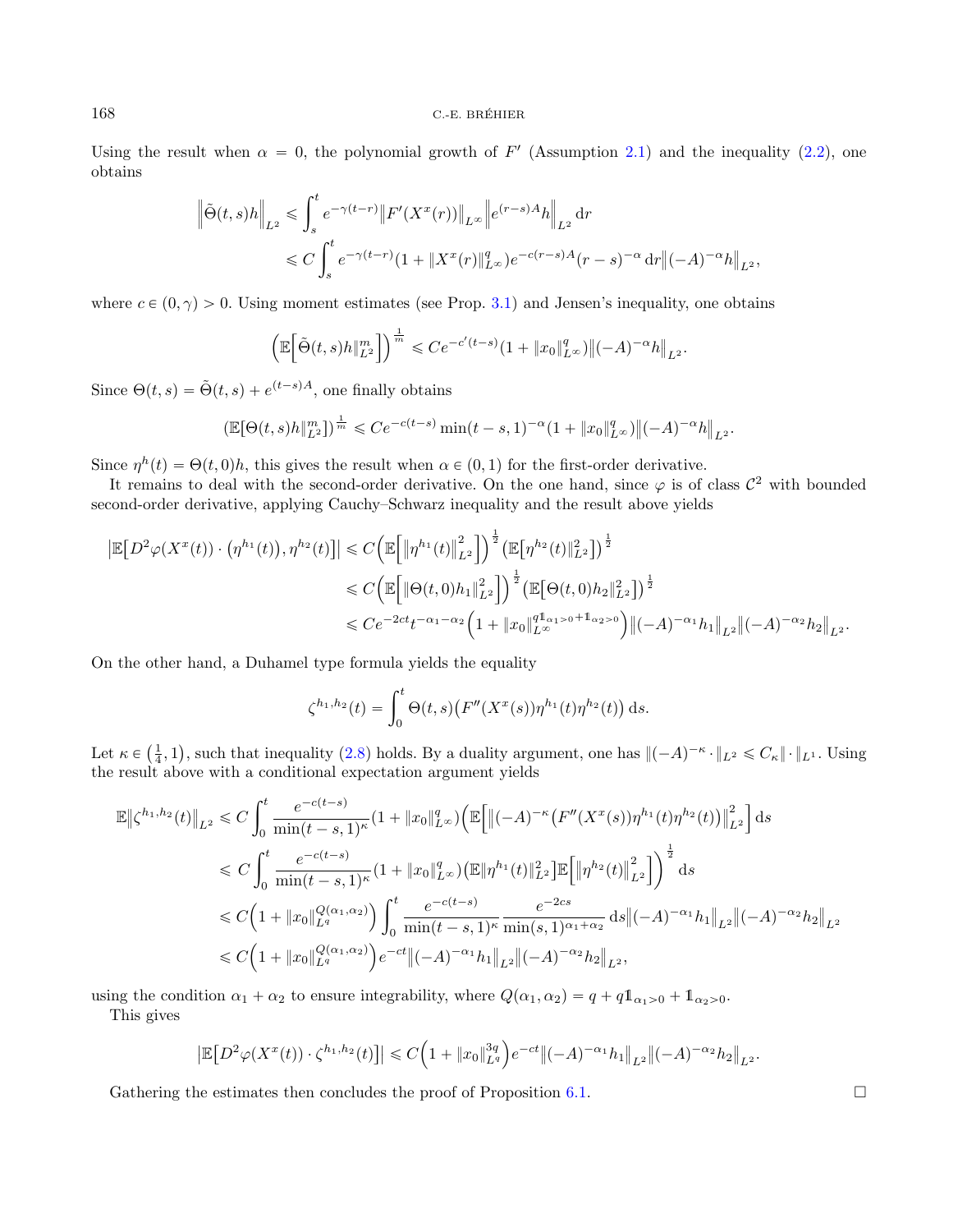# <span id="page-18-0"></span>6.2. Some useful regularity results

In this section, the objective is to state and prove some useful spatial and temporal regularity properties for  $\tilde{Z}(t)$  defined by [\(2.17\)](#page-5-7), and for  $\tilde{Y}(t)$  given by

$$
\tilde{Y}(t) = \int_0^t e^{(t-s)A} \frac{F(X_{\ell(s)})}{1 + \Delta t \|F(X_{\ell(s)})\|_{L^2}} ds,
$$

which is such that  $\tilde{X}(t) = e^{tA}x_0 + \tilde{Y}(t) + \tilde{Z}(t)$ .

In the sequel, let Assumption [2.5](#page-5-1) be satisfied, and let the parameter  $\bar{\alpha}$  be defined by [\(2.20\)](#page-5-5).

<span id="page-18-1"></span>**Lemma 6.2.** For every  $\alpha \in [0, \overline{\alpha})$  and  $m \in \mathbb{N}$ , there exists  $C_{\alpha,m} \in (0, \infty)$  such that

$$
\sup_{n\geq 0}\mathbb{E}[\|(-A)^\alpha Z_n\|_{L^2}^m] \leq C_{\alpha,m}
$$

and for all  $n \geq 0$  and  $t \in [t_n, t_{n+1}]$ 

$$
\left(\mathbb{E}\bigg[\bigg\|\tilde{Z}(t)-Z_n\bigg\|_{L^2}^m\bigg]\right)^{\frac{1}{m}}\leqslant C_{\alpha,m}\Delta t^\alpha.
$$

*Proof.* It suffices to consider the case  $m = 2$  since  $\tilde{Z}(t)$  is a Gaussian random variable with values in  $L^2$  for all  $t \geqslant 0.$ 

First, using Itô's isometry formula and the inequalities  $(2.1)$  and  $(2.2)$ , one has

$$
\mathbb{E}\Big[\|(-A)^{\alpha}Z_{n}\|_{L^{2}}^{2}\Big] = \mathbb{E}\Bigg[\Bigg\|\sum_{\ell=0}^{n-1}(-A)^{\alpha}e^{(t_{n}-t_{\ell})A}\Delta W_{\ell}^{\mathbf{C}}\Bigg\|_{L^{2}}^{2}\Bigg]
$$
  
\n
$$
= \Delta t \sum_{\ell=0}^{n-1} \sum_{j\in\mathbb{N}} c_{j}\Big\|(-A)^{\alpha}e^{(t_{n}-t_{\ell})A}\tilde{e}_{j}\Big\|_{L^{2}}^{2}
$$
  
\n
$$
\leq C_{\epsilon}\Delta t \sum_{\ell=0}^{n-1} \frac{e^{-c(t_{n}-t_{\ell})}}{(t_{n}-t_{\ell})^{1-\epsilon}}\Big|(-A)^{\alpha+\frac{\epsilon}{2}-\frac{1}{2}}\tilde{e}_{j}\Big\|_{L^{2}}^{2}
$$
  
\n
$$
\leq C_{\alpha,\epsilon} < \infty,
$$

if  $\epsilon \in$  $0, \frac{\overline{\alpha}-\alpha}{2}$ .

Second, using Itô's isometry formula and the inequalities [\(2.3\)](#page-3-6) and [\(2.2\)](#page-3-1), one has for  $t \in [t_n, t_{n+1}]$ ,

$$
\mathbb{E}\Big[\Big\|\tilde{Z}(t) - Z_n\Big\|_{L^2}^2\Big] = \mathbb{E}\Big[\Big\|\Big(e^{(t-t_n)A} - I\Big)Z_n\Big\|_{L^2}^2\Big] + \mathbb{E}\Big[\Big\|e^{(t-t_n)A}\big(W^{\mathbf{C}}(t) - W^{\mathbf{C}}(t_n)\big)\Big\|_{L^2}^2\Big]
$$
  

$$
\leq \Delta t^{2\alpha} \mathbb{E}\Big[\|(-A)^\alpha Z_n\|_{L^2}^2\Big] + \sum_{j\in\mathbb{N}}c_j(t-t_n)\Big\|e^{(t-t_n)A}\tilde{e}_j\Big\|_{L^2}^2
$$
  

$$
\leq C_\alpha \Delta t^{2\alpha} + (t-t_n)^{2\alpha} \sum_{j\in\mathbb{N}}c_j\Big\|(t-t_n)^{\frac{1}{2}-\alpha}(-A)^{\frac{1}{2}-\alpha}e^{(t-t_n)A}(-A)^{\alpha-\frac{1}{2}}\tilde{e}_j\Big\|_{L^2}^2
$$
  

$$
\leq C_\alpha \Delta t^{2\alpha}.
$$

This concludes the proof of Lemma [6.2.](#page-18-1)

<span id="page-18-2"></span>**Lemma 6.3.** For every  $\epsilon \in [0, 1)$  and  $m \in \mathbb{N}$ , there exists  $C_{\epsilon,m} \in (0, \infty)$  and a polynomial function  $\mathcal{P}_m : \mathbb{R} \to \mathbb{R}$ such that ".<br>...  $\frac{1}{2}$ 

$$
\sup_{0 \le n \Delta t \le N\Delta t} \left( \mathbb{E} \left[ \left\| (-A)^{1-\epsilon} \tilde{Y}(t_n) \right\|_{L^2}^m \right] \right)^{\frac{1}{m}} \le C_{\alpha, m} (1 + (N\Delta t)^q) \mathcal{P}_m(\|x_0\|_{L^\infty})
$$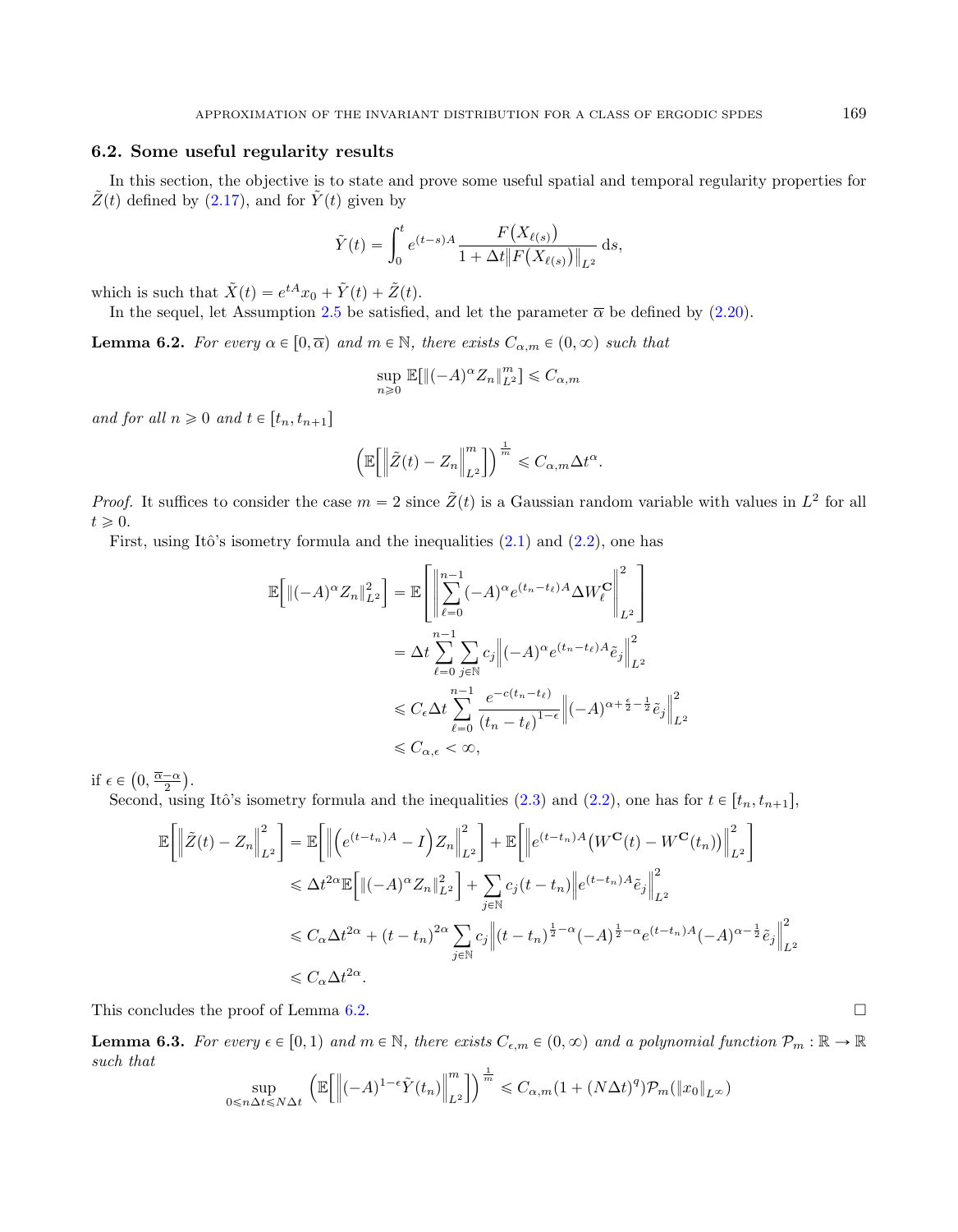and for all  $n \geq 0$  and  $t \in [t_n, t_{n+1}],$  with  $n \leq N$ , one has

$$
\left(\mathbb{E}\bigg[\bigg\|\tilde{Y}(t)-\tilde{Y}(t_n)\bigg\|_{L^2}^m\bigg]\right)^{\frac{1}{m}} \leqslant C_{\epsilon,m}\Delta t^{1-\epsilon}\left(1+(N\Delta t)^q\right)\mathcal{P}_m(\|x_0\|_{L^\infty}).
$$

*Proof.* First, using [\(2.2\)](#page-3-1) and [\(4.3\)](#page-9-3) for all  $0 \le t \le T$ , one has

$$
\left(\mathbb{E}\left\|(-A)^{1-\epsilon}\tilde{Y}(t)\right\|_{L^{2}}^{m}\right)^{\frac{1}{m}} \leq C \int_{0}^{t} \frac{e^{-c(t-s)}}{(t-s)^{1-\epsilon}} \left(\mathbb{E}\left\|F(X_{\ell(s)})\right\|_{L^{2}}^{m}\right)^{\frac{1}{m}} ds
$$

$$
\leq C \int_{0}^{\infty} \frac{e^{-cs}}{s^{1-\epsilon}} ds (1+T^{q}) \mathcal{P}_{m}(\|x_{0}\|_{L^{\infty}}).
$$

Second, for  $0\leqslant t_n\leqslant t\leqslant t_N,$  one has

$$
\left(\mathbb{E}\left[\left\|\tilde{Y}(t)-\tilde{Y}(t_n)\right\|_{L^2}^m\right]\right)^{\frac{1}{m}} \leq \left(\mathbb{E}\left[\left\|\left(e^{(t-t_n)A}-I\right)\tilde{Y}(t_n)\right\|_{L^2}^m\right]\right)^{\frac{1}{m}} + \left(\mathbb{E}\left[\left\|\int_{t_n}^t e^{(t-s)A}\frac{F(X_n)}{1+\Delta t\|F(X_n)\|_{L^2}}\,\mathrm{d}s\|_{L^2}^m\right]\right)^{\frac{1}{m}}\mathrm{d}s\right] \leq C\Delta t^{1-\epsilon}\left(\mathbb{E}\left[\left\|(-A)^{1-\epsilon}\tilde{Y}(t_n)\right\|_{L^2}^m\right]\right)^{\frac{1}{m}} + \Delta t\left(\mathbb{E}[\left\|F(X_n)\right\|_{L^\infty}^m\right))^{\frac{1}{m}} \leq C\Delta t^{1-\epsilon}(1+T^q)\mathcal{P}_m(\|x_0\|_{L^\infty}).
$$

This concludes the proof of Lemma [6.3.](#page-18-2)  $\Box$ 

# <span id="page-19-0"></span>6.3. Weak error analysis

We are now in position to study the weak error and prove Theorem [4.2.](#page-9-0) The weak error is written as follows:

$$
\mathbb{E}[\varphi(X_N)] - \mathbb{E}[\varphi(X(t_N))] = \mathbb{E}[u(0, X_N)] - \mathbb{E}[u(t_N, X_0)]
$$
  
\n
$$
= \sum_{n=0}^{N-1} (\mathbb{E}[u(t_N - t_{n+1}, X_{n+1})] - \mathbb{E}[u(t_N - t_n, X_n)])
$$
  
\n
$$
= \sum_{n=0}^{N-1} (\mathbb{E}[u(t_N - t_{n+1}, \tilde{X}(t_{n+1}))] - \mathbb{E}[u(t_N - t_n, \tilde{X}(t_n))])
$$
  
\n
$$
= \sum_{n=0}^{N-1} \int_{t_n}^{t_{n+1}} \mathbb{E}[(-\partial_t + \mathcal{L}_n)u(t_N - t, \tilde{X}(t))] dt,
$$

using Itô's formula, where for all  $n\in\mathbb{N}$  the auxiliary operator  $\mathcal{L}_n$  is defined by

$$
\mathcal{L}_n \phi = D\phi(x) \cdot \left( Ax + \frac{F(X_n)}{1 + \Delta t \| F(X_n) \|_{L^2}} \right) + \frac{1}{2} \sum_{j \in \mathbb{N}} c_j D^2 \phi(x) \cdot \left( e^{\Delta t A} \tilde{e}_j, e^{\Delta t A} \tilde{e}_j \right).
$$

Using the fact that  $u$  is solution of the Kolmogorov equation  $(6.1)$ , one has

$$
\mathbb{E}[\varphi(X_N)] - \mathbb{E}[\varphi(X(t_N))] = \epsilon_N^1 + \epsilon_N^2,
$$

where

$$
\epsilon_N^1 = \int_0^{t_N} \mathbb{E}\Bigg[Du\Big(t_N - t, \tilde{X}(t)\Big) \cdot \left(\frac{F\big(X_{\ell(t)}\big)}{1 + \Delta t \big\|F\big(X_{\ell(t)}\big)\big\|_{L^2}} - F\Big(\tilde{X}(t)\Big)\right)\Bigg] dt
$$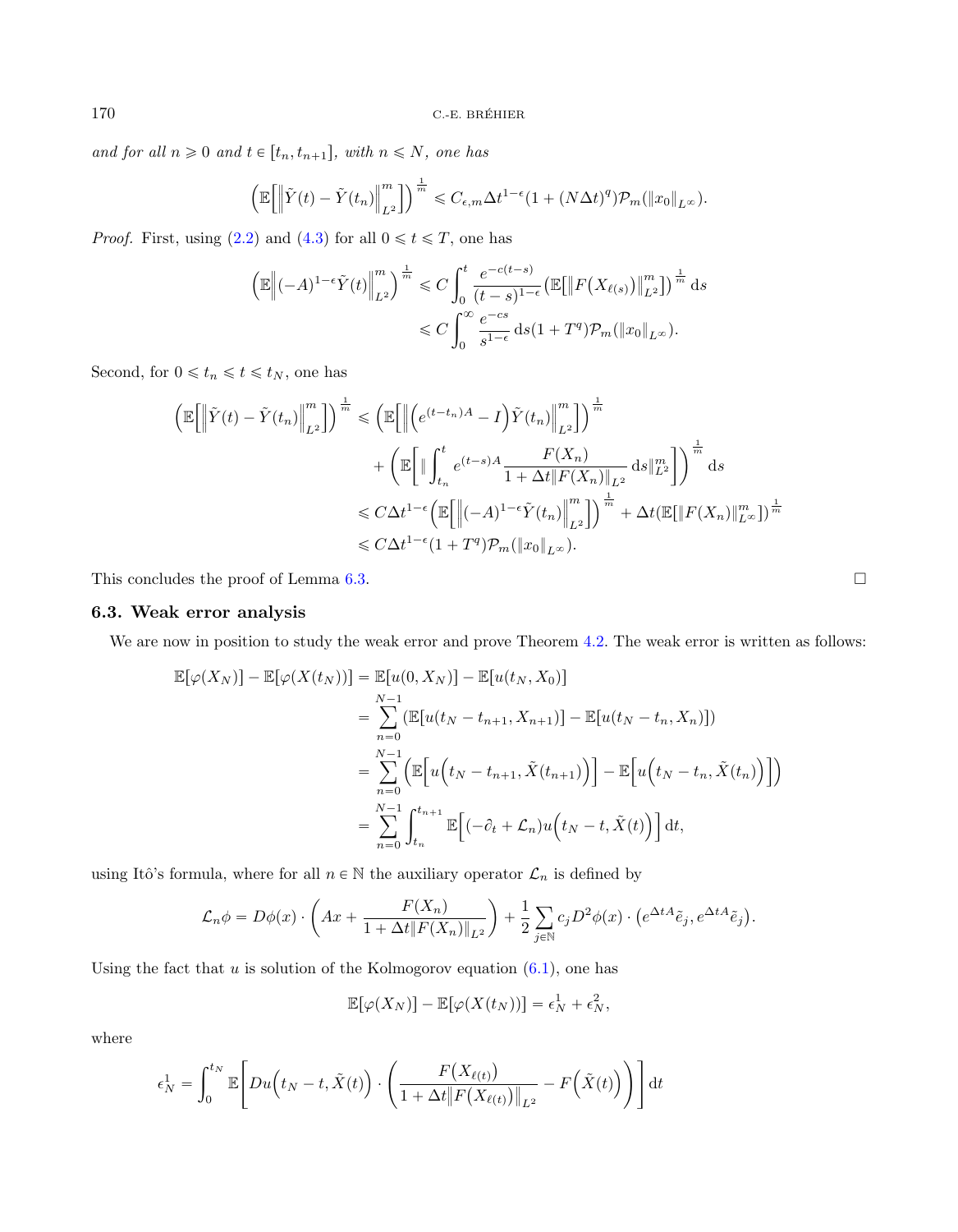APPROXIMATION OF THE INVARIANT DISTRIBUTION FOR A CLASS OF ERGODIC SPDES 171

$$
\epsilon_N^2 = \int_0^{t_N} \frac{1}{2} \sum_{j \in \mathbb{N}} c_j \mathbb{E} \Big[ D^2 u \Big( t_N - t, \tilde{X}(t) \Big) \cdot \left( e^{\Delta t A} \tilde{e}_j, e^{\Delta t A} \tilde{e}_j \right) - D^2 u \Big( t_N - t, \tilde{X}(t) \Big) \cdot (\tilde{e}_j, \tilde{e}_j) \Big] dt.
$$

Theorem [4.2](#page-9-0) is a straightforward consequence of Lemmas [6.4](#page-20-0) and [6.5](#page-20-1) stated below.

<span id="page-20-0"></span>**Lemma 6.4.** There exists a polynomial function  $P : \mathbb{R} \to \mathbb{R}$ , and for every  $\alpha \in (0, \overline{\alpha})$  there exists  $C_{\alpha} \in (0, \infty)$ , such that for all  $x_0 \in L^{\infty}$ , all  $\Delta t \in (0, \Delta t_0]$  and  $N \in \mathbb{N}$ , one has

$$
\left|\epsilon_N^2\right| \leq C_\alpha \Delta t^{2\alpha} \Big(1 + \left(N\Delta t\right)^{2q^2 + 2q}\Big) \mathcal{P}(\|x_0\|_{L^\infty}).
$$

<span id="page-20-1"></span>**Lemma 6.5.** There exists a polynomial function  $P : \mathbb{R} \to \mathbb{R}$ , and for every  $\alpha \in (0, \overline{\alpha})$  there exists  $C_{\alpha} \in (0, \infty)$ , such that for all  $x_0 \in L^{\infty}$ , all  $\Delta t \in (0, \Delta t_0]$  and  $N \in \mathbb{N}$ , one has

$$
\left|\epsilon_N^2\right| \leq C_\alpha \Delta t^{2\alpha} \left(1 + \left(N\Delta t\right)^{3q^2}\right) \mathcal{P}(\|x_0\|_{L^\infty}).
$$

*Proof of Theorem [4.2.](#page-9-0)* It suffices to write ˇ ˇ

$$
\left| \mathbb{E}[\varphi(X_N)] - \int \varphi \, \mathrm{d}\mu_\star \right| \leq \left| \mathbb{E}[\varphi(X_n)] - \mathbb{E}[\varphi(X(N\Delta t))] \right| + \left| \mathbb{E}[\varphi(X(N\Delta t))] - \int \varphi \, \mathrm{d}\mu_\star \right|
$$
  

$$
\leq \left| \epsilon_N^1 \right| + \left| \epsilon_N^2 \right| + \left| u(N\Delta t, x_0) - \int \varphi \, \mathrm{d}\mu_\star \right|,
$$

and to use Lemmas [6.4,](#page-20-0) [6.5](#page-20-1) and the inequality [6.2](#page-16-1) to conclude the proof of Theorem [4.2.](#page-9-0)

It remains to prove Lemmas [6.4](#page-20-0) and [6.5.](#page-20-1) In the proofs, the notations C and  $\mathcal P$  is used for constants and polynomial functions respectively which may change from line to line. The dependence with respect to  $T =$  $t_N = N\Delta t$  is studied carefully.

*Proof of Lemma [6.4.](#page-20-0)* The error term  $\epsilon_N^1$  is decomposed as follows:

$$
\epsilon_N^1 = \epsilon_N^{1,1} + \epsilon_N^{1,2} + \epsilon_N^{1,3},
$$

where

$$
\epsilon_N^{1,1} = \int_0^{t_N} \mathbb{E} \Big[ -\Delta t \big\| F(X_{\ell(t)}) \big\|_{L^2} Du(t_N - t, \tilde{X}(t)) \cdot F(X_{\ell(t)}) \Big] dt
$$
  
\n
$$
\epsilon_N^{1,2} = \int_0^{t_N} \mathbb{E} \Big[ \Big( Du(t_N - t, \tilde{X}(t)) - Du(t_N - t, X_{\ell(t)}) \Big) \cdot \Big( F(X_{\ell(t)}) - F(\tilde{X}(t)) \Big) \Big] dt
$$
  
\n
$$
\epsilon_N^{1,3} = \int_0^{t_N} \mathbb{E} \Big[ Du(t_N - t, X_{\ell(t)}) \cdot \Big( F(X_{\ell(t)}) - F(\tilde{X}(t)) \Big) \Big] dt.
$$

Using Proposition [6.1](#page-16-0) with  $\alpha = 0$  and Theorem [4.1,](#page-8-1) for the first term one obtains

$$
\left| \epsilon_N^{1,1} \right| \leq C \Delta t \int_0^{t_N} e^{-c(t_N - s)} \mathbb{E} \bigg[ \left( 1 + \| \tilde{X}(t) \|_{L^\infty}^q \right) \left( 1 + \left| \tilde{X}(t_{\ell(t)}) \right|_{L^\infty}^{2q} \right) \bigg] dt
$$
  

$$
\leq C \Delta t \left( 1 + t_N^{q^2 + 2q} \right) \mathcal{P}(\|x_0\|_{L^\infty}).
$$

To study the second error term, using Proposition [6.1](#page-16-0) with  $\alpha_1 = \alpha_2 = 0$  and the polynomial growth of F, one obtains "ˆ $\overline{a}$ 

$$
\left|\epsilon_N^{1,2}\right| \leq C \int_0^{t_N} e^{-c(t_N-t)} \mathbb{E}\bigg[\bigg(1+\left\|\tilde{X}(t)\right\|_{L^\infty}^{2q} + \left\|\tilde{X}(t_{\ell(t)})\right\|_{L^\infty}^{2q}\bigg)\left\|\tilde{X}(t) - \tilde{X}(t_{\ell(t)})\right\|_{L^2}^{2}\bigg] dt
$$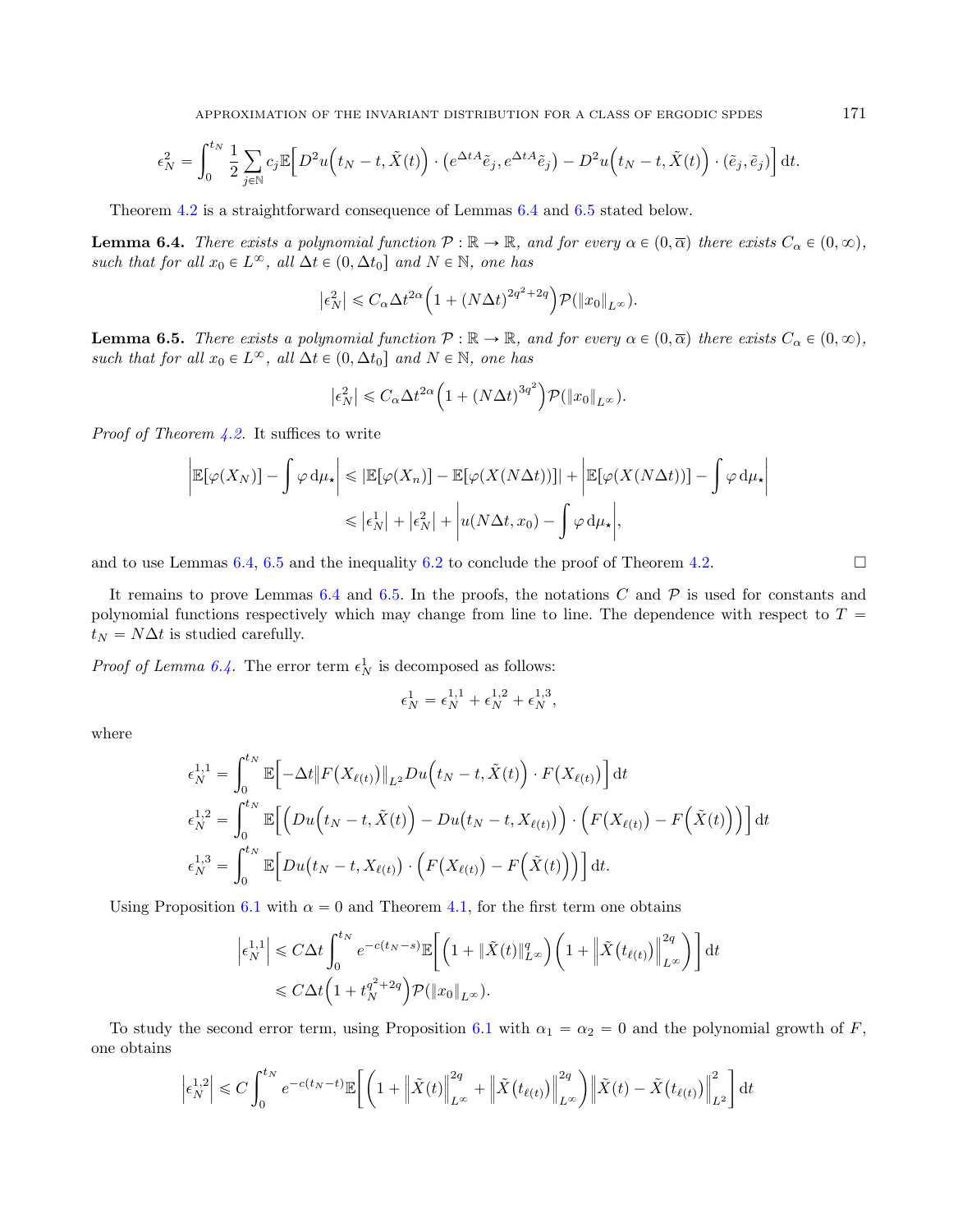$$
\leqslant C \int_0^{t_N} e^{-c(t_N-t)} \bigg(1+\sup_{0\leqslant s\leqslant t_N}\mathbb{E}\bigg[\Big\|\tilde{X}(s)\Big\|_{L^\infty}^{4q}\bigg]\bigg)^{\frac{1}{2}}\bigg(\mathbb{E}\bigg[\Big\|\tilde{X}(t)-\tilde{X}\big(t_{\ell(t)}\big)\Big\|_{L^2}^{4}\bigg]\bigg)^{\frac{1}{2}}\,\mathrm{d} t.
$$

Recall that  $\tilde{X}(t) = e^{tA}x_0 + \tilde{Z}(t) + \tilde{Y}(t)$ . Using the inequalities [\(2.3\)](#page-3-6) and [\(2.2\)](#page-3-1), one has

$$
\left\|e^{tA}x_0 - e^{t_{\ell(t)}A}x_0\right\|_{L^2} \leqslant C_\alpha \Delta t^{2\alpha} t_{\ell(t)}^{-2\alpha} \|x_0\|_{L^2}.
$$

for all  $t \geq \Delta t$ . Writing the integral for  $t \in [0, t_N]$  as the sum as the integrals for  $t \in [0, \Delta t]$  (which gives a contribution of size  $\Delta t$ ) and  $t \in [\Delta t, t_N]$ , and using Lemmas [6.2](#page-18-1) and [6.3,](#page-18-2) combined with the moment bounds from Theorem [4.1,](#page-8-1) one obtains

$$
\left|\epsilon_N^{1,2}\right| \leqslant C\Delta t^{2\alpha} \Big(\mathcal{P}(\|x_0\|_{L^\infty})\Big(1+\big\|(-A)^{2\alpha}x_0\big\|_{L^2}^2\Big)\Big(1+t_N^{2q^2+2q}\Big)\Big).
$$

It remains to deal with the third error term  $\epsilon_N^{1,3}$ .

For every  $n \geq 0$ , let  $\mathbb{E}_n = \mathbb{E}[\cdot|\mathcal{F}_{t_n}]$  denote the conditional expectation operator, where  $\mathcal{F}_{t_n}$  $\sigma$ `  $W^Q(s), 0 \leqslant s \leqslant t$ 0, let  $\mathbb{E}_n = \mathbb{E}[\cdot|\mathcal{F}_{t_n}]$  denote the conditional expectation operator, where  $\mathcal{F}_t =$ <br>
). Set  $\tilde{Y}_{x_0}(t) = e^{tA}x_0 + \tilde{Y}(t)$ , then one has  $\tilde{X}(t) = \tilde{Y}_{x_0}(t) + \tilde{Z}(t)$ . The error term  $\epsilon_N^{1,3}$  is decomposed into two parts as follows:

$$
\epsilon_N^{1,3} = \int_0^{t_N} \mathbb{E} \Big[ Du(t_N - t, X_{\ell(t)}) \cdot \Big( F(\tilde{Y}_{x_0}(t_{\ell(t)}) + \tilde{Z}(t_{\ell(t)}) \Big) - F(\tilde{Y}_{x_0}(t) + \tilde{Z}(t)) \Big) \Big] dt
$$
  
\n
$$
= \int_0^{t_N} \mathbb{E} \Big[ Du(t_N - t, X_{\ell(t)}) \cdot \Big( F(\tilde{Y}_{x_0}(t_{\ell(t)}) + \tilde{Z}(t)) - F(\tilde{Y}_{x_0}(t) + \tilde{Z}(t)) \Big) \Big] dt
$$
  
\n
$$
+ \int_0^{t_N} \mathbb{E} \Big[ Du(t_N - t, X_{\ell(t)}) \cdot \Big( F(\tilde{Y}_{x_0}(t_{\ell(t)}) + \tilde{Z}(t_{\ell(t)}) \Big) - F(\tilde{Y}_{x_0}(t_{\ell(t)}) + \tilde{Z}(t)) \Big) \Big] dt
$$
  
\n
$$
= \epsilon_N^{1,3,1} + \epsilon_N^{1,3,2}.
$$

For the first term, using Proposition [6.1](#page-16-0) with  $\alpha = 0$ , then moment bounds from Theorem [4.1,](#page-8-1) and finally the inequalities  $2.3$  and  $(2.2)$  as above, and Lemma  $6.3$ , and one obtains

$$
\left| \epsilon_N^{1,2,1} \right| \leq C \int_0^{t_N} e^{-c(t_N - t)} \mathbb{E} \Big[ \Big( 1 + \Big| \tilde{Y}_{x_0}(t_{\ell(t)}) \Big|_{L^{\infty}}^q + \Big| \tilde{Y}_{x_0}(t) \Big|_{L^{\infty}}^q + \Big| \tilde{Z}(t) \Big|_{L^{\infty}}^q \Big) \Big| \tilde{Y}_{x_0}(t_{\ell(t)}) - \tilde{Y}_{x_0}(t) \Big|_{L^2} \Big] dt
$$
  
\n
$$
\leq C \int_0^{t_N} e^{-c(t_N - t)} \Big( 1 + T^{q^2} \Big) \mathcal{P}(\|x_0\|_{L^{\infty}}) \Big( \mathbb{E} \Big[ \Big| \tilde{Y}_{x_0}(t) - \tilde{Y}_{x_0}(t_{\ell(t)}) \Big|_{L^2}^q \Big] \Big)^{\frac{1}{2}} dt
$$
  
\n
$$
\leq C \Big( 1 + T^{q^2 + q} \Big) \mathcal{P}(\|x_0\|_{L^{\infty}}) \Delta t^{2\alpha}.
$$

The arguments for the second term  $\epsilon_N^{1,3,2}$  are more involved. First, a conditional expectation argument gives

$$
\epsilon_N^{1,2,2} = \sum_{n=0}^{N-1} \int_{t_n}^{t_{n+1}} \mathbb{E} \Big[ Du(t_N - t, X_n) \cdot \Big( F(\tilde{Y}_{x_0}(t_n) + Z_n) - F(\tilde{Y}_{x_0}(t_n) + \tilde{Z}(t)) \Big) \Big] dt \n= \sum_{n=0}^{N-1} \int_{t_n}^{t_{n+1}} \mathbb{E} \Big[ Du(t_N - t, X_n) \cdot \Big( F(\tilde{Y}_{x_0}(t_n) + Z_n) - \mathbb{E}_n \Big[ F(\tilde{Y}_{x_0}(t_n) + \tilde{Z}(t)) \Big] \Big) \Big] dt.
$$

A second-order Taylor expansion then yields

$$
\mathbb{E}_n\Big[F\Big(\tilde{Y}_{x_0}(t_n)+\tilde{Z}(t)\Big)\Big]-F\Big(\tilde{Y}_{x_0}(t_n)+Z_n\Big)=F'\Big(\tilde{Y}_{x_0}(t_n)\Big)\cdot\mathbb{E}_n\Big[\tilde{Z}(t)-Z_n\Big]+R_n=F'\Big(\tilde{Y}_{x_0}(t_n)\Big)\cdot\big((e^{\Delta t A}-I)Z_n\big)+R_n,
$$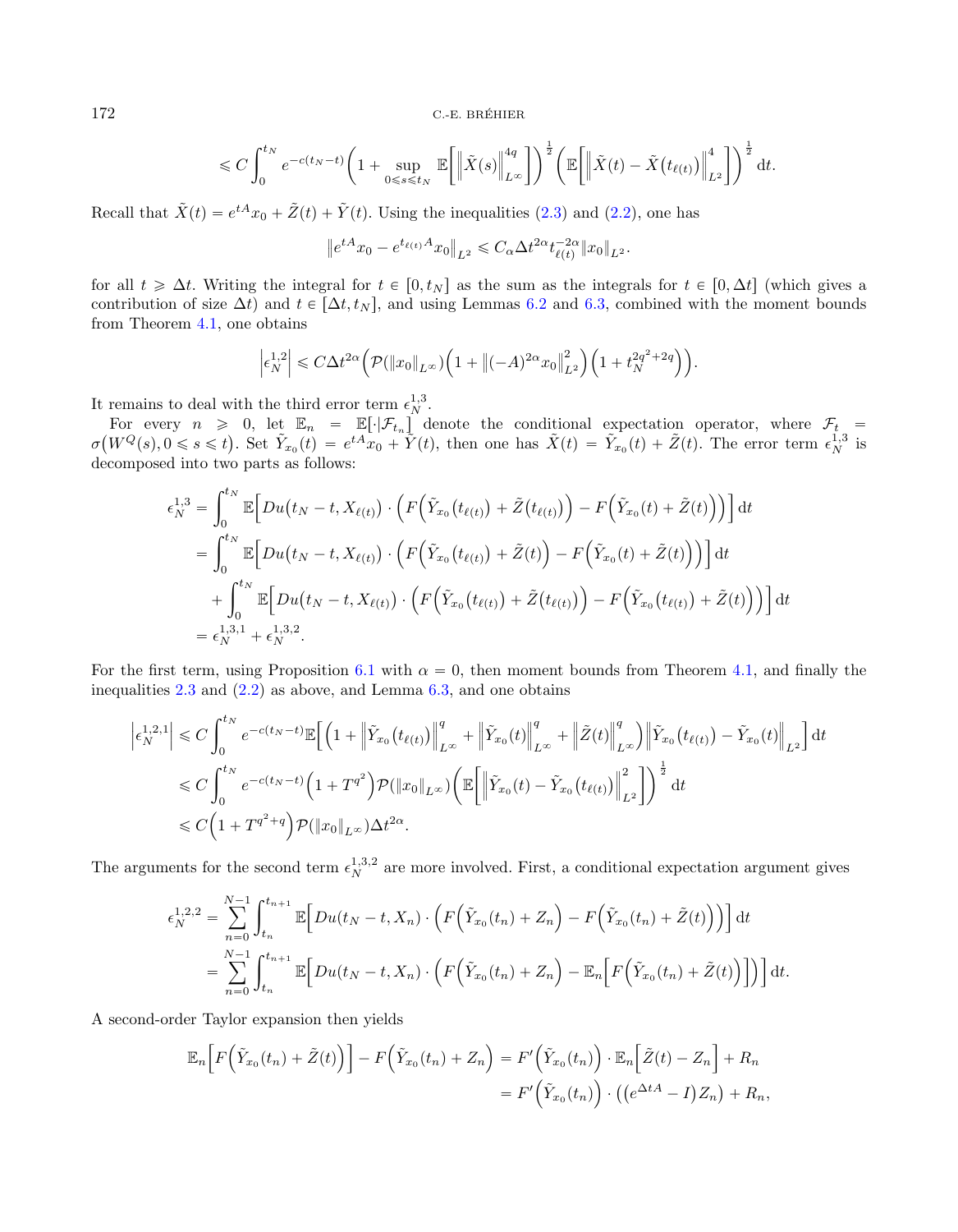with

$$
\|R_n\|_{L^1} \leq C\Big(1+\Big\|\tilde{Y}_{x_0}(t_n)\Big\|_{L^\infty}^q+\|Z_n\|_{L^\infty}^q+\Big\|\tilde{Z}(t)\Big\|_{L^\infty}^q\Big)\Big\|\tilde{Z}(t)-Z_n\Big\|_{L^2}^2.
$$

Using Proposition [6.1](#page-16-0) and the inequality [2.8,](#page-3-2) for  $\kappa \in (\frac{1}{4}, 1)$ , moment bounds from Theorem [4.1](#page-8-1) and Assumption [2.4,](#page-5-6) and Lemma [6.2,](#page-18-1) one has

ˇ

$$
\left|\sum_{n=0}^{N-1} \int_{t_n}^{t_{n+1}} \mathbb{E}[Du(t_N-t, X_n)\cdot R_n] dt\right| \leq C\Delta t^{2\alpha} \left(1+T^{q^2}\right) \mathcal{P}(\|x_0\|_{L^\infty}).
$$

To treat the last error term, combining the inequalities  $(2.10)$  and  $(2.11)$ , with polynomial growth of  $F'$  (Assumption [2.1\)](#page-4-1) yields

$$
\|(-A)^{-\alpha-2\epsilon} F'\left(\tilde{Y}_{x_0}(t_n)\right) \cdot \left( (e^{\Delta t A} - I)Z_n \right) \|_{L^1}
$$
  
\$\leqslant C\_{\alpha,\epsilon} \left(1 + \left\|\tilde{Y}\_{x\_0}(t\_n)\right\|\_{L^{\infty}}^q \right) \left\| (-A)^{\alpha+\epsilon} \tilde{Y}\_{x\_0}(t\_n) \right\|\_{L^2} \left\| (-A)^{-\alpha} \left( e^{\Delta t A} - I \right) Z\_n \right\|\_{L^2}\$  
\$\leqslant C\_{\alpha,\epsilon} \Delta t^{2\alpha} \left(1 + \left\|\tilde{Y}\_{x\_0}(t\_n)\right\|\_{L^{\infty}}^q \right) \left\| (-A)^{\alpha+\epsilon} \tilde{Y}\_{x\_0}(t\_n) \right\|\_{L^2} \left\| (-A)^{\alpha} Z\_n \right\|\_{L^2}\$,

where  $\epsilon > 0$ , using the inequality [\(2.3\)](#page-3-6) in the last step. Note that

ˇ

$$
\left\| (-A)^{\alpha+\epsilon} \tilde{Y}_{x_0}(t_n) \right\|_{L^2} \leq \left\| (-A)^{\alpha+\epsilon} \tilde{Y}(t_n) \right\|_{L^2} + C \left\| (-A)^{\alpha+\epsilon} e^{t_n A} x_0 \right\|_{L^2}.
$$

As above, one uses the inequality [\(2.2\)](#page-3-1) to get  $\Vert (-A)^{\alpha+\epsilon}e^{t_n A}x_0$  $\Vert_{L^2} \leqslant C t_n^{-\alpha-\epsilon} \Vert x_0 \Vert_{L^2}$  when  $n \geqslant 1$ , and a decomposition of the integral for  $t \in [0, t_N]$  into integrals for  $t \in [0, \Delta t]$  (which gives a contribution of size  $\Delta t$ ) and  $t \in [\Delta t, t_N]$ . Using Proposition [6.1](#page-16-0) with  $\alpha_1 = \alpha + \kappa$  and  $\alpha_2 = 0$ , one then obtains

$$
\begin{split}\n&\left|\sum_{n=0}^{N-1} \int_{t_n}^{t_{n+1}} \mathbb{E}\Big[Du(t_N-t, X_n) \cdot F'\Big(\tilde{Y}_{x_0}(t_n)\Big) \cdot \left(\left(e^{\Delta t A}-I\right)Z_n\right)\Big] dt\right| \\
&\leqslant C\Delta t^{2\alpha} \sum_{n=0}^{N-1} \int_{t_n}^{t_{n+1}} \frac{e^{-c(t_N-t)}}{(t_N-t)^{\alpha+\kappa+2\epsilon}} \mathbb{E}\Big[\Big(1+\|X_n\|_{L^\infty}^{2q}\Big)\Big(1+\Big\|\tilde{Y}_{x_0}(t_n)\Big\|_{L^\infty}^q\Big)\Big\|(-A)^{\alpha+\epsilon}\tilde{Y}_{x_0}(t_n)\Big\|_{L^2}\|(-A)^\alpha Z_n\|_{L^2}\Big] dt \\
&\leqslant C\Delta t^{2\alpha} \Big(1+T^{q^2+2q}\Big) \mathcal{P}(\|x_0\|_{L^\infty}).\n\end{split}
$$

owing to inequality [\(2.2\)](#page-3-1), and to the moment bounds from Lemmas [6.2,](#page-18-1) [6.3](#page-18-2) and Theorem [4.1.](#page-8-1)

Finally, one has

$$
\left|\epsilon_N^{1,3,2}\right| \leqslant C\Delta t^{2\alpha} \left(1+T^{q^2+2q}\right) \mathcal{P}(\|x_0\|_{L^\infty}).
$$

Gathering the estimates for  $\epsilon_N^{1,1}$ ,  $\epsilon_N^{1,2}$  and  $\epsilon_N^{1,3}$  then concludes the proof of Lemma [6.4.](#page-20-0)  $\mathbf{r}$ ¯

*Proof of Lemma [6.5.](#page-20-1)* Using the symmetry of the bilinear operator  $D^2u$  $T-t, \tilde{X}(t)$ , one has

$$
\epsilon_N^2=\epsilon_N^{2,1}+\epsilon_N^{2,2},
$$

where

$$
\epsilon_N^{2,1} = \frac{1}{2} \sum_{j \in \mathbb{N}} c_j \int_0^{t_N} \mathbb{E} \Big[ D^2 u \Big( T - t, \tilde{X}(t) \Big) \cdot \left( \left( e^{\Delta t A} - I \right) \tilde{e}_j, \left( e^{\Delta t A} - I \right) \tilde{e}_j \right) \Big] dt
$$
  

$$
\epsilon_N^{2,2} = \sum_{j \in \mathbb{N}} c_j \int_0^{t_N} \mathbb{E} \Big[ D^2 u \Big( T - t, \tilde{X}(t) \Big) \cdot \left( \left( e^{\Delta t A} - I \right) \tilde{e}_j, \tilde{e}_j \right) \Big] dt.
$$

$$
\Box
$$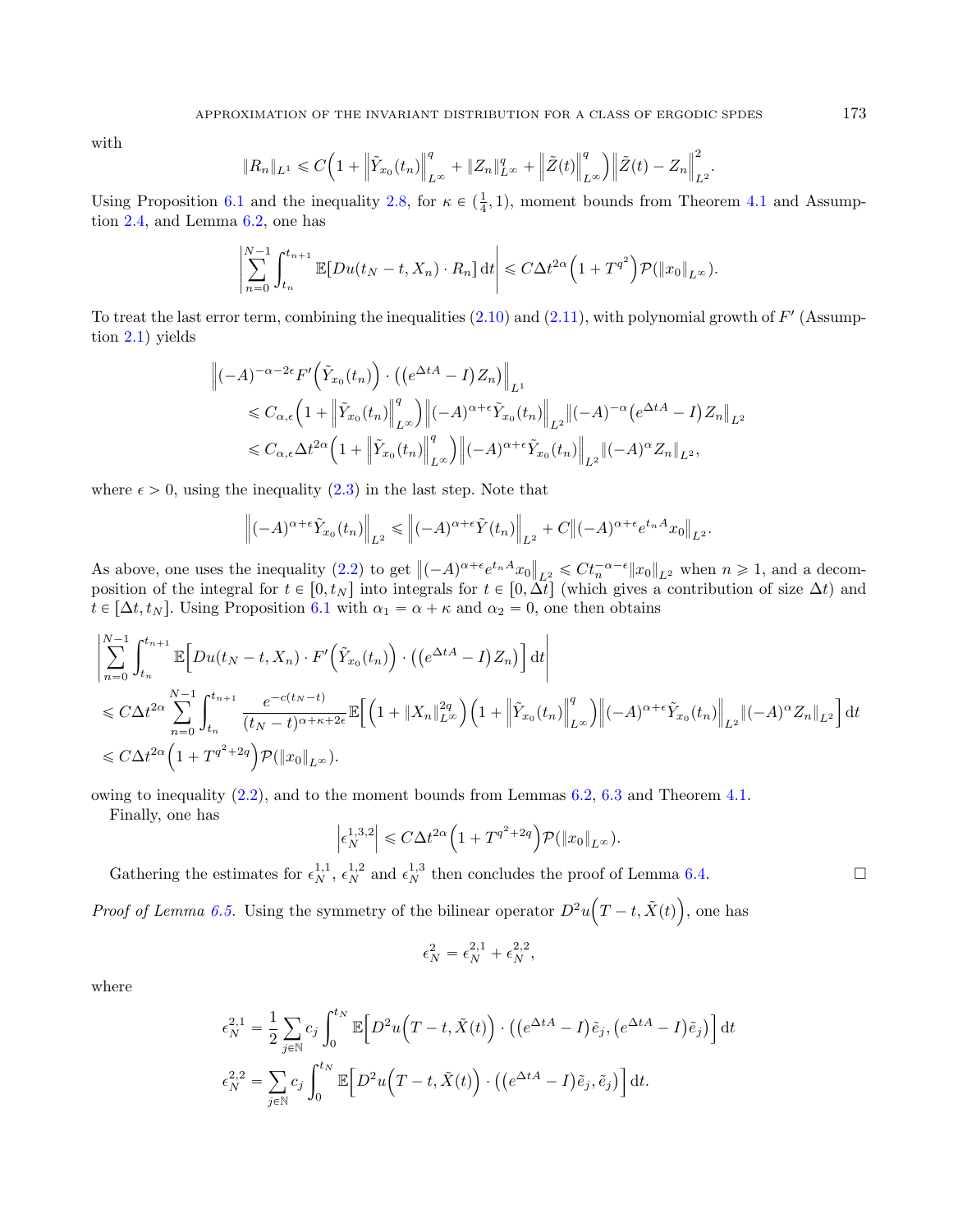Let  $\alpha \in (0, \overline{\alpha})$ , and  $\epsilon > 0$  such that  $\alpha + \epsilon < \overline{\alpha}$ . Below, Proposition [6.1](#page-16-0) is used with  $\alpha_1 = \frac{1}{2} + \alpha$  and  $\alpha_2 = \frac{1}{2} - \alpha - \epsilon$ . In addition, Theorem [4.1](#page-8-1) is also used to control moments.

Using the inequalities [\(2.2\)](#page-3-1) and [\(2.3\)](#page-3-6), one obtains, with  $T = N\Delta t$ ,

$$
\begin{split} \left| \epsilon_N^{2,1} \right| &\leqslant C \sum_{j\in\mathbb{N}} c_j \int_0^{t_N} \frac{e^{-c(t_N-t)}}{(t_N-t)^{1-\epsilon}} \Big\| (-A)^{-\frac{1}{2}-\alpha} \big( e^{\Delta t A} - I \big) \tilde{e}_j \Big\|_{L^2} \Big\| (-A)^{\alpha-\frac{1}{2}+\epsilon} \tilde{e}_j \Big\|_{L^2} \bigg( 1+\mathbb{E} \Big\| \tilde{X}(t) \Big\|_{L^\infty}^{3q} \bigg) \,\mathrm{d} t \\ &\leqslant C \Big( 1+T^{3q^2} \Big) \mathcal{P}(\|x_0\|_{L^\infty}) \sum_{j\in\mathbb{N}} c_j \Big\| (-A)^{-\frac{1}{2}+\alpha} (-A)^{-2\alpha} \big( e^{\Delta t A} - I \big) \tilde{e}_j \Big\|_{L^2} \Big\| (-A)^{-\frac{1}{2}+\alpha+\epsilon} \tilde{e}_j \Big\|_{L^2} \\ &\leqslant C \Big( 1+T^{3q^2} \Big) \mathcal{P}(\|x_0\|_{L^\infty}) \Delta t^{2\alpha} \sum_{j\in\mathbb{N}} c_j \Big\| (-A)^{\alpha-\frac{1}{2}+\epsilon} \tilde{e}_j \Big\|_{L^2}^2 \\ &\leqslant C \Big( 1+T^{3q^2} \Big) \mathcal{P}(\|x_0\|_{L^\infty}) \Delta t^{2\alpha}, \end{split}
$$

since  $\alpha + \epsilon < \overline{\alpha}$ .

The second term is treated similar arguments: indeed one has

$$
\left|\epsilon_N^{2,2}\right|\leqslant C\sum_{j\in\mathbb{N}}c_j\int_0^{t_N}\frac{e^{-c(t_N-t)}}{(t_N-t)^{1-\epsilon}}\Big\|(-A)^{-\frac{1}{2}-\alpha}\big(e^{\Delta t A}-I\big)\tilde{e}_j\Big\|_{L^2}\Big\|(-A)^{-\frac{1}{2}+\alpha+\epsilon}\tilde{e}_j\Big\|_{L^2}\bigg(1+\mathbb{E}\Big\|\tilde{X}(t)\Big\|_{L^\infty}^{3q}\bigg)\,\mathrm{d} t,
$$

<span id="page-23-8"></span>and proceeding as above one obtains

$$
\left|\epsilon_N^{2,2}\right| \leqslant C\Big(1+T^{3q^2}\Big)\mathcal{P}(\|x_0\|_{L^\infty})\Delta t^{2\alpha}.
$$

<span id="page-23-1"></span><span id="page-23-0"></span>This concludes the proof of Lemma [6.5.](#page-20-1)

<span id="page-23-10"></span><span id="page-23-5"></span><span id="page-23-2"></span>Acknowledgements. The author would like to thank the two anonymous referees for their useful suggestions which helped improve the quality of the article. This work is partially supported by the SIMALIN project ANR-19-CE40-0016 of the French National Research Agency.

## **REFERENCES**

- <span id="page-23-6"></span><span id="page-23-4"></span>[1] M. Beccari, M. Hutzenthaler, A. Jentzen, R. Kurniawan, F. Lindner and D. Salimova, Strong and weak divergence of exponential and linear-implicit euler approximations for SPDEs with superlinearly growing nonlinearities. Preprint  $arXiv:1903.06066$  $(2019)$
- <span id="page-23-9"></span>[2] S. Boyaval, S. Martal and J. Reygner, Finite-volume approximation of the invariant measure of a viscous stochastic scalar conservation law. IMA J. Numer. Anal. (2021). DOI: [10.1093/imanum/drab049](https://doi.org/10.1093/imanum/drab049)
- <span id="page-23-3"></span>[3] C.-E. Bréhier, Approximation of the invariant measure with an Euler scheme for stochastic PDEs driven by space-time white noise. Potential Anal. 40 (2014) 1–40.
- <span id="page-23-7"></span>[4] C.-E. Bréhier, Influence of the regularity of the test functions for weak convergence in numerical discretization of SPDEs. J. Complexity 56 (2020) 101424.
- [5] C.-E. Bréhier and L. Goudenège, Weak convergence rates of splitting schemes for the stochastic Allen–Cahn equation. BIT 60 (2020) 543–582.
- [6] C.-E. Br´ehier and M. Kopec, Approximation of the invariant law of SPDEs: error analysis using a Poisson equation for a full-discretization scheme. IMA J. Numer. Anal. 37 (2017) 1375–1410.
- [7] C.-E. Bréhier and G. Vilmart, High order integrator for sampling the invariant distribution of a class of parabolic stochastic PDEs with additive space-time noise. SIAM J. Sci. Comput. 38 (2016) A2283–A2306.
- [8] M. Cai, S. Gan and X. Wang, Weak convergence rates for an explicit full-discretization of stochastic Allen–Cahn equation with additive noise. J. Sci. Comput. 86 (2021) 1–30.
- [9] S. Cerrai, Second Order PDE's in Finite and Infinite Dimension: A Probabilistic Approach. Vol. 1762 of Lecture Notes in Mathematics. Springer-Verlag, Berlin (2001).
- [10] Z. Chen, S. Gan and X. Wang, A full-discrete exponential Euler approximation of the invariant measure for parabolic stochastic partial differential equations. Appl. Numer. Math. 157 (2020) 135–158.
- [11] J. Cui and J. Hong, Strong and weak convergence rates of a spatial approximation for stochastic partial differential equation with one-sided Lipschitz coefficient. SIAM J. Numer. Anal.  $57$  (2019) 1815–1841.